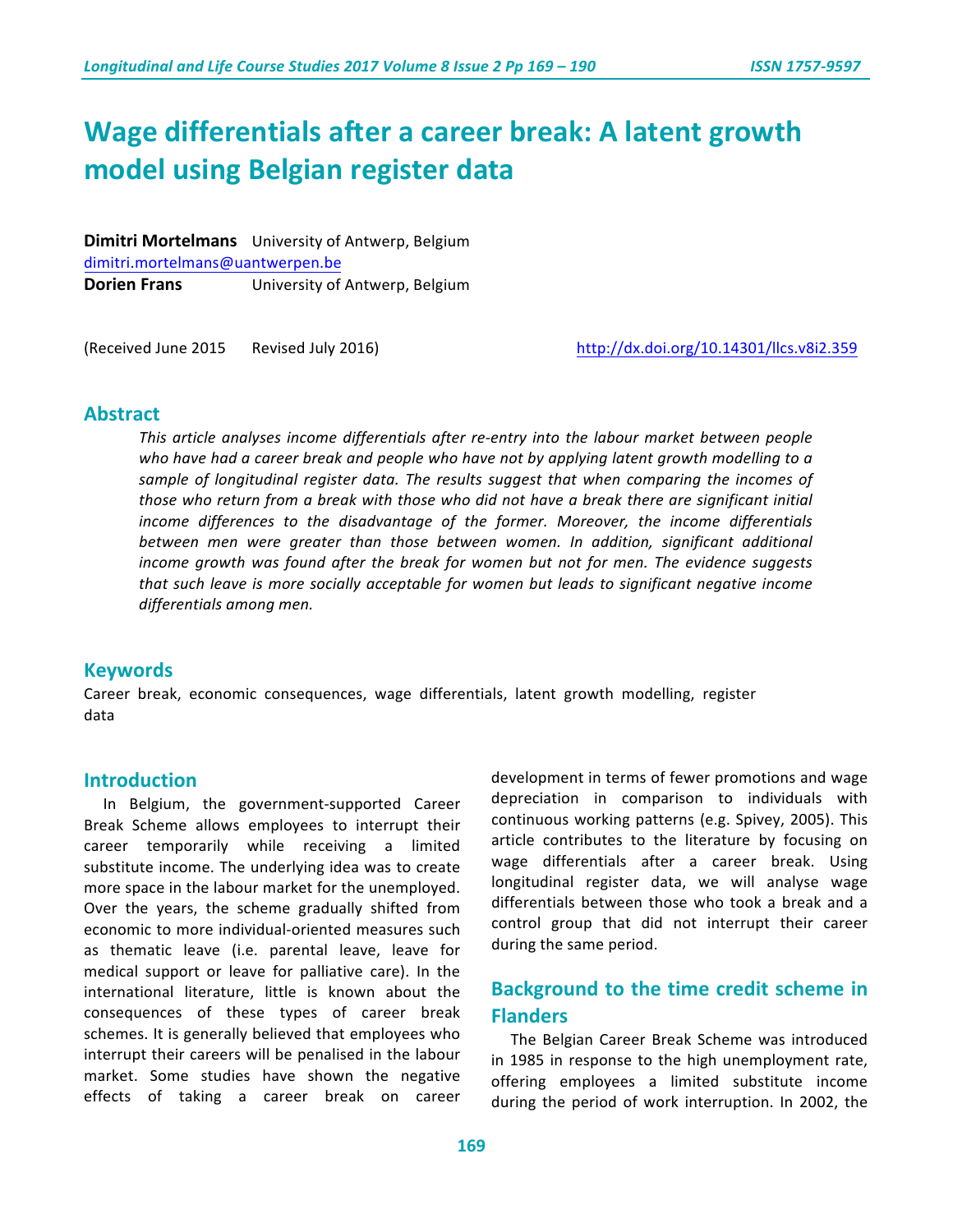programme was modernised to become a general Time Credit Scheme in the private sector. The new scheme was promoted as a way to increase quality of life, with a specific emphasis on a work-life balance. The Time Credit Scheme enjoys great popularity and the number of people entering the system has increased rapidly over the years: from 156,584 in  $2003$  (3.4% of the total labour force) to  $276,301$  in 2014 (5.5% of the total labour force). The majority of people taking a career break (65%) are located in the northern part of the country (the Dutch-speaking region of Flanders), where the regional government provides additional financial incentives to take a career break. 

There are several options that people can choose from when taking a career break: full-time or parttime breaks, and specific thematic leave. A full-time career break allows employees to interrupt their careers and cease work activities completely for a limited period of time for whatever reason. In the private sector such a career break is called 'Time Credit'. The distinction between the private and public sectors and the accompanying name change was introduced in 2002 when the system of career breaks was restructured. However, apart from the name and extended duration in the public sector (six years rather than five), both systems are similar. In 2003, less than 8,500 people took a full-time career break. After the reforms, the number of full-time breaks remained rather low in both sectors and even diminished slightly over the years. In 2015, nearly half of the people (43.6%) taking a full-time career break, whether in the public or the private sectors, were between 25 and 40 years old.

The second option is to take a partial career break. Each employee is free to choose the extent to which he or she wants to reduce their workload, whether by 50%, 33%, 25% or 20%. We will not make a distinction between these categories in this article. A partial reduction in working hours is by far the most popular option across all types of career break. The popularity of the part-time scheme in the private sector has grown spectacularly since its introduction in 2002. A part-time career break is especially significant for people aged 50 years or older, as it gives them the opportunity to work part-time until their retirement. This partially explains why there is a low labour market participation rate for people over 50 in Belgium. Almost 66% of those who took a part-time break in 2010, either in the public or private sectors, were 50 years or older.

The third option involves specific categories of career breaks that can be taken based on predefined conditions. Among these 'thematic' forms of leave are three important types: parental leave, leave for medical assistance or leave to undertake palliative care. Of these three possibilities, parental leave is by far the most popular (85%), while leave for medical assistance accounts for less than 15% and leave for palliative care is very limited, at less than 1%.

The majority of people who take a career break choose to do so on a part-time basis. In 2014, almost 64,000 people (1.3% of the total labour force) took a part-time career break, either in the private or the public sectors. There are also important differences between men and women in the take up rates. More than 66% of people taking a career break are women. This female majority becomes even more apparent among the full-time breaks and thematic leave (77% and 72%, respectively). However, this percentage is lower among the part-time breaks (63%), where the part-time options are gradually becoming more attractive to men. This increase seems to be primarily due to the rise in part-time breaks among men who are 50 years or older.

Previous research has also shown that the intentions behind the use of a break are gender related. Desmet, Glorieux, and Vandeweyer (2007), for example, showed that the main motive for taking a break for women was childcare (especially those with young children), while for men, ending their career on a part-time basis was clearly the most dominant reason. Nevertheless, some men also use the scheme to try out a new job or to start their own business.

# Literature review: Consequences of **career breaks**

A work-life balance is a priority in a series of EU policy initiatives on childcare, the amount of time people work and the need for flexible arrangements. The EU considers work-life balance policies to have a direct effect on labour participation and quality of life (Eurofound, 2004). Flexible arrangements such as the Career Break Scheme are considered useful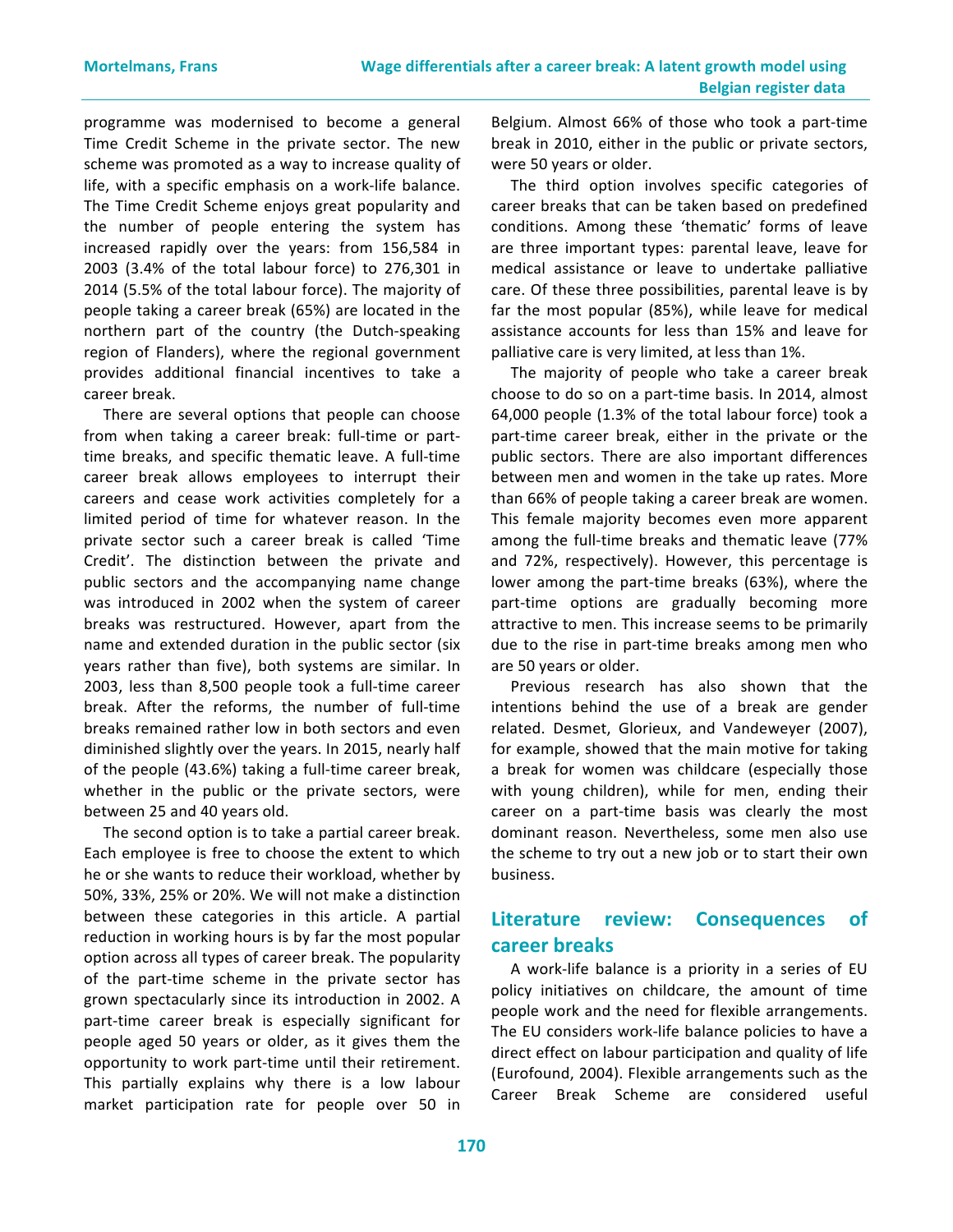instruments to achieve a better work-life balance (Hyman, 2005). Moreover, the involvement of fathers in childcare has been shown to increase when paternal leave is available (Bünning, 2015; Nepomnyaschy & Waldfogel, 2007). 

There are indications from previous research that there are potential unwanted negative consequences on subsequent wages due to career breaks (e.g. Arun, Arun, & Borooah, 2004). A common element in all these studies is the focus on maternal and paternal leave. These studies looked at the influence of leaving the labour market after a first or subsequent birth and consistently showed that mothers experience a wage penalty (Gangl & Ziefle, 2009; Waldfogel, 1998a, 1998b). While this wage gap is partly due to differences between the background characteristics of women, a considerable part can also be attributed to occupational segregation (Manning & Petrongolo, 2008). For men, there is little research data on this topic. The dominant strand in recent literature looks at the effect of paternal quotas on subsequent earnings. Both in Scandinavia (Norway, Sweden) and in Germany, legislation encourages fathers to take parental leave after the birth of their first child (Geisler & Kreyenfeld, 2011). The effects of uptake on earnings were found to be negative in Norway (Rege & Solli, 2013) and negative but insignificant in Sweden (Ekberg, Eriksson, & Friebel, 2013). For Germany, studies only looked at uptake but not wage consequences (Trappe, 2013). Thus, most studies point to clear income losses as a consequence of a career break. Immediately after a career interruption, wages will be relatively lower than before (Mincer & Ofek, 1982). 

The effect of career breaks also seems to be dependent on the timing and the length of the break. Corcoran and Duncan (1979), for example, found that there was only a negative effect on wages when the break occurred at the beginning of a career. They also found evidence of recovery from an initial income decrease after the break, as wages increased more rapidly subsequently (Corcoran, Duncan, & Ponza, 1983). Other studies found that longer interruptions could lower wages. In addition, short interruptions had a rather small or no impact on further career development compared to longer interruptions (Mincer & Ofek, 1982; Schönberg & Ludsteck, 2007; Theunissen, Verbruggen, Forrier, & Sels, 2009).

A career break leads to a significant wage loss during the break because the substitute income is much lower than the wage being paid. Moreover, a career break not only brings the accumulation of human capital to a halt during the break, but can also lead the existing human capital to deteriorate. This can have a negative effect on the productivity of such employees (Becker, 1985). According to human capital theory, wages and job opportunities reflect the productivity of individuals. This productivity increases as education, training and job experience increase (Becker, 1964). Therefore, it can be assumed that a career break interrupts the accumulation of work experience and can even lead human capital to deteriorate during the break. As a consequence, it can lead to a worker having a lower productivity and may reduce their career prospects. This may explain the relative lower wages paid to people on their return to work after a career break (Gangl & Ziefle, 2009). Our first hypothesise, therefore, is that after a career break, we will find a lower income for those *who took a break compared to those who worked without a break* (H1). 

The wage loss experienced immediately after the break is followed by a recovery period. This recovery period is a phase where previously eroded human capital might be restored (i.e. a catch-up effect). Given that such a process would be quicker and less costly than building up new human capital, this process and the wage growth will eventually slow down and continue to grow at the rate of a worker without a career break (Mincer & Ofek, 1982). During this recovery period, we hypothesise that the wage growth of people who had taken a career break will be higher than those who did not take a break because there would be a catch-up effect in relation to work experience. In the long run, human capital theory expects wage losses to be compensated. Therefore, our second hypothesis is that *the income growth rates will be significant and positive for people*  with a career break compared to people without a *career break* (H2).

In some studies, the loss of human capital could not explain all of the wage differentials. The wage losses resulting from career breaks were found to exceed losses due to the work experience foregone (i.e. an indicator of human capital) (Beblo & Wolf, 2002). Moreover, some studies found gender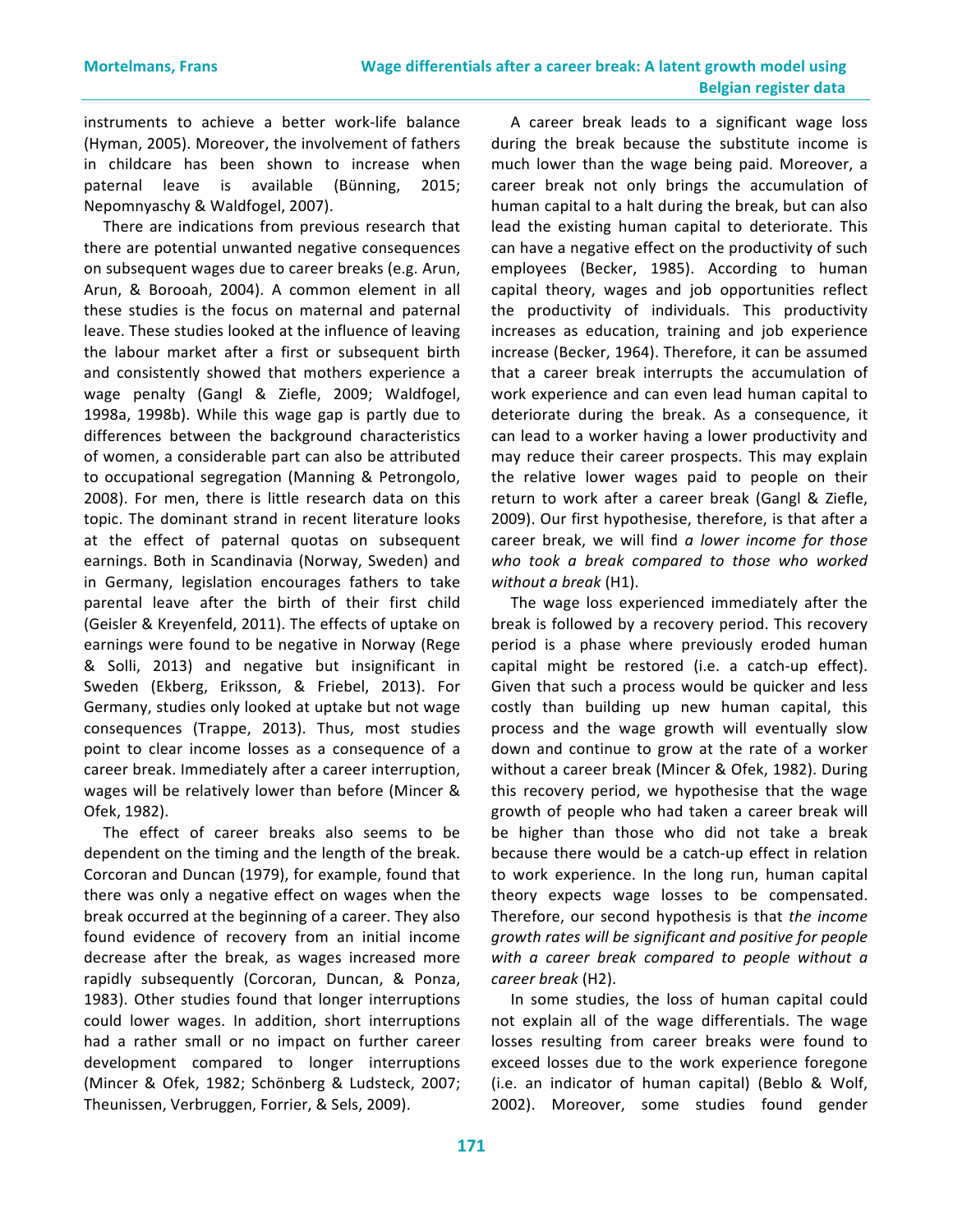differences in the effects of career breaks on income that suggest other explanations are important because the loss in human capital can be assumed to be equal among men and women (Albrecht, Edin, Sundstrom, & Vroman, 1999). These studies refer to signalling theory to explain these gender differences, which suggests that a temporary career break can send a signal to employers that such people are less committed to their job and prioritise their family over their work. This signal can play an important role in decisions regarding promotions where higher commitment is expected. People who interrupt their career are, in fact, stigmatised for doing so (Beblo & Wolf, 2002). Men, in particular, are seen to be less committed to their jobs if they take a break. Employers suggest that they would respond with lower wages. Women, however, are traditionally seen as the ones to take a break for family reasons. As a consequence, they do not send the equivalent signals to their employers when taking a career break. The smaller wage loss found among women can thus be explained as a loss in human capital, while the wage loss for men is attributed more to the stigmatisation process (Albrecht et al., 1999).

Men having a career break may therefore be expected to be penalised more in the labour market than women, with the wage differentials between men with and without a break expected to be higher than the wage differentials between women with and without a break. Since a career break is generally used by women, it is suggested that this is already reflected in the lower wages of women compared to men (Gangl & Ziefle, 2009). Men, however, are not expected to take a career break and would more likely be stigmatised for doing so. Therefore, our third hypothesis is that *an interaction effect between gender and career break is significant, where the initial income differential after the break between men* with or without a break is higher than the *income differential between women with or without a break* (H3).

Since most of the research in this field concentrates on first births and maternity leave, little is known about potential age effects. When looking at the uptake of parental leave schemes, human capital is used to explain the uptake of leave by younger partners in a couple. This relative resources hypothesis states that the partner who has the least

work experience will lose less by taking a break (Geisler & Kreyenfeld, 2011). Since our study uses data across the life course, and births are not the prime focus, we need to take age into account. We do not follow the relative resources hypothesis in our study, as we consider workers in different age groups rather than age differences within a couple. Since older workers take leave as a pathway to retirement, we consider the age of 50 as a crucial turning point in a Belgian career. Although the retirement patterns of men and women are different (De Preter, Van Looy, & Mortelmans, 2014), we can take the same age as a turning point for both men and women in the labour market. However, we do not consider the age effect to be independent of gender, with women taking leave more when they become a parent, and men considering the system to provide an end of career strategy. Therefore, our fourth hypothesis is that the *interaction effect between gender and career break is age dependent, with the initial income differential*  after the break between younger men higher than the *income differential between older men with or without a break* (H4).

In general, the empirical evidence is not unequivocal with regard to the financial consequences of career breaks. The actual effect of a career break on subsequent income remains unclear, neither do the results show a clear picture of the underlying processes determining income trajectories after a career break. There are possible selection effects. For example, employees who have taken a career break might have followed a similar development in their career path even if they had not taken this break; in other words, employees might have less upward career mobility regardless of a career break because they do not have the ambition or an interest in building a 'career'. People motivated to achieve the highest levels in their career will probably work full-time, work over-time and never interrupt their careers. Someone prioritising family life, however, is more likely to work fewer hours (part-time if possible), stay at home to look after a sick child and take up options such as a career break. As far as the data allows us, we will thus take the potential selection effects into account in our models (cf. Ekberg et al., 2013).

In summary, previous studies are often limited in scope. Almost all previous research relates to the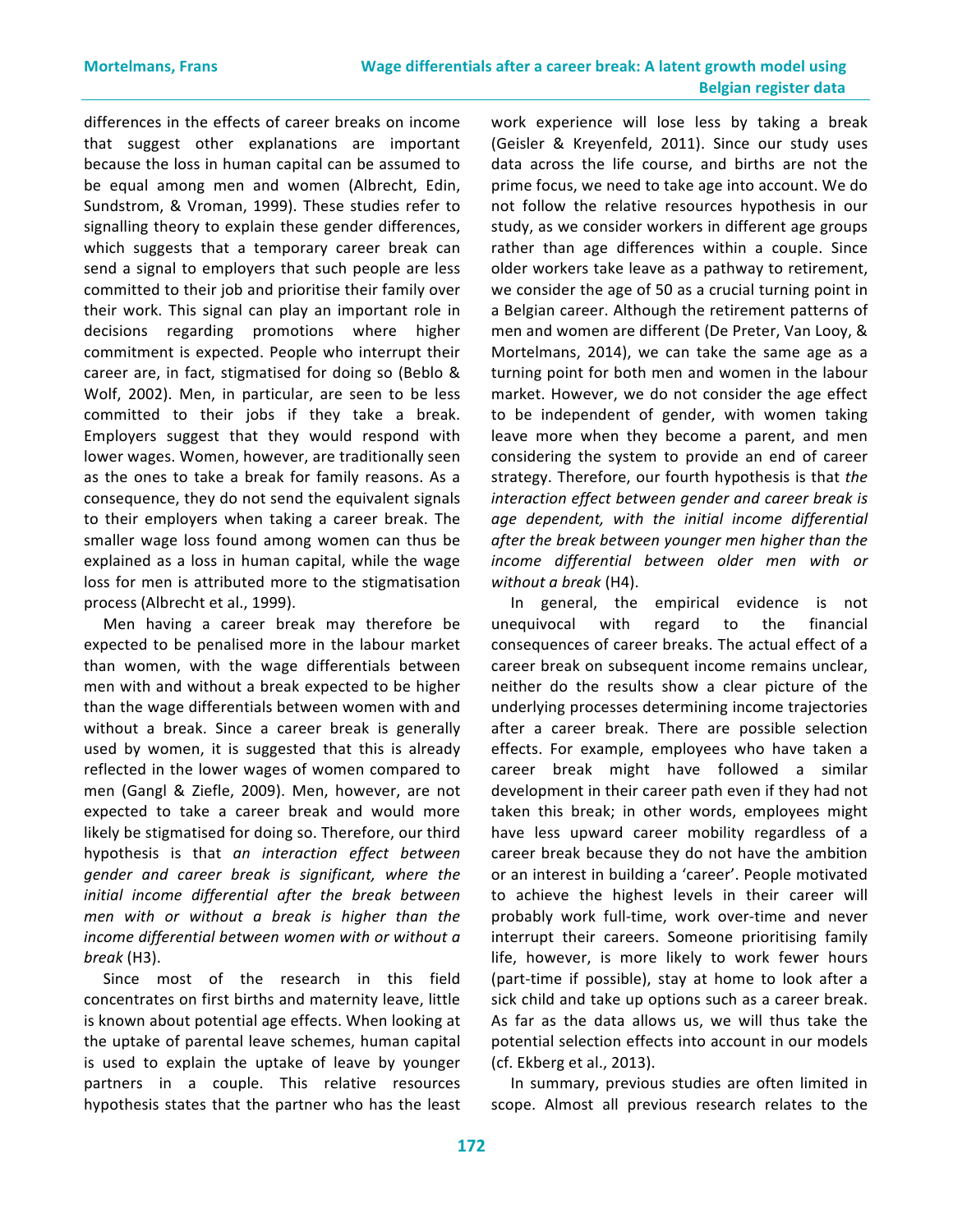gender gap in wage differentials and focuses primarily on the effects of parental leave for women (e.g. Beblo & Wolf, 2002; Dex, 1999; Pylkkanen & Smith, 2004). Few studies have examined the differences between men and women or taken a male perspective (e.g. Ekberg et al., 2013; Trappe, 2013). In this article, we want to go beyond these shortcomings by examining the impact of a career break on the income of both men and women across the life course. Additionally, we will use a large sample of reliable longitudinal data to estimate the effects, rather than survey measures of income.

### **Data and methodology**

#### **Data**

Longitudinal data from a representative sample of workers taking a career break during the observation period was required to test these hypotheses. We obtained such a sample from the Datawarehouse Labour Market and Social Security of Belgium. This database combines data from various social security institutions in the country. The sample population consists of people living in Flanders who were active in the labour market in the year of sampling. The data at our disposal spans the period from the second quarter of 1998 to the fourth quarter of 2006. A great advantage of such register data is the accurate and complete income data. We can examine the income differentials after a break as well as the differentials in subsequent income growth. We also have information regarding the length and number of career breaks in this period, and the sample also provides enough statistical power for our models, whereas data on career breaks in general-purpose surveys would usually be numerically insufficient to test our hypotheses.

A total of 90,414 individuals were randomly selected, and the sample was drawn on a yearly basis. For 2000 to 2006, a 10% sample of all individuals taking a career break (in each of these seven years) was taken. In order to be able to compare the incomes and income growth, a 'control group' was created, with the same number of people working without having had a career break randomly selected each year (also totalling 90,414 individuals). This control group was sampled to match the career interrupters in terms of age and gender for every quarter in the first sample.

For the purposes of this article, we only used people taking one career break (leaving approximately 80% of the original sample: 69,023). In order to model the influence of the income trajectory before and after the break, we limited the sample to breaks ending in 2003. This decision further limited the sample to 5,537 people. From the control sample (initially 67,906 individuals), we randomly selected a 2003 sample of 8,259 individuals, who were all working in that year. The selection of the 2003 subsample was done for several reasons. Firstly, the subsample allowed us to control for possible periodic effects. Because the individual cases are spread over the years, possible income differences could be due to the different times at which the breaks were observed. Secondly, the selection allowed us to examine part-time career breaks that extended for four or five years. We were also able to include the new career break scheme (from 2002), albeit for a short period of time (maximum one year).

#### **Measures**

Income is the dependent variable in the multilevel models presented below. We used the gross income measured on a quarterly basis. For each quarter, the incomes were adjusted for inflation, with 2004 as the base year. To linearise the individual income trajectories and to address the ways in which income data is commonly skewed, the natural logarithm of income was modelled in our analyses (In inc). For the interpretation of the results, income was translated back into the original scale in euros (by taking the antilog).

Other variables available from the register data were the presence of children in the household (introduced as a time-varying dummy in the model), age (age<sup>2</sup> was also included in the models) and a time-constant dummy indicating whether the individual was younger or older than 50 when taking the career break. For the control group, this dummy registers whether the person was younger or older than 50 in the first quarter of 2003.

#### **Analytic strategy**

The research questions were examined using multilevel models of change, also known as longitudinal growth models (Singer & Willet, 2003).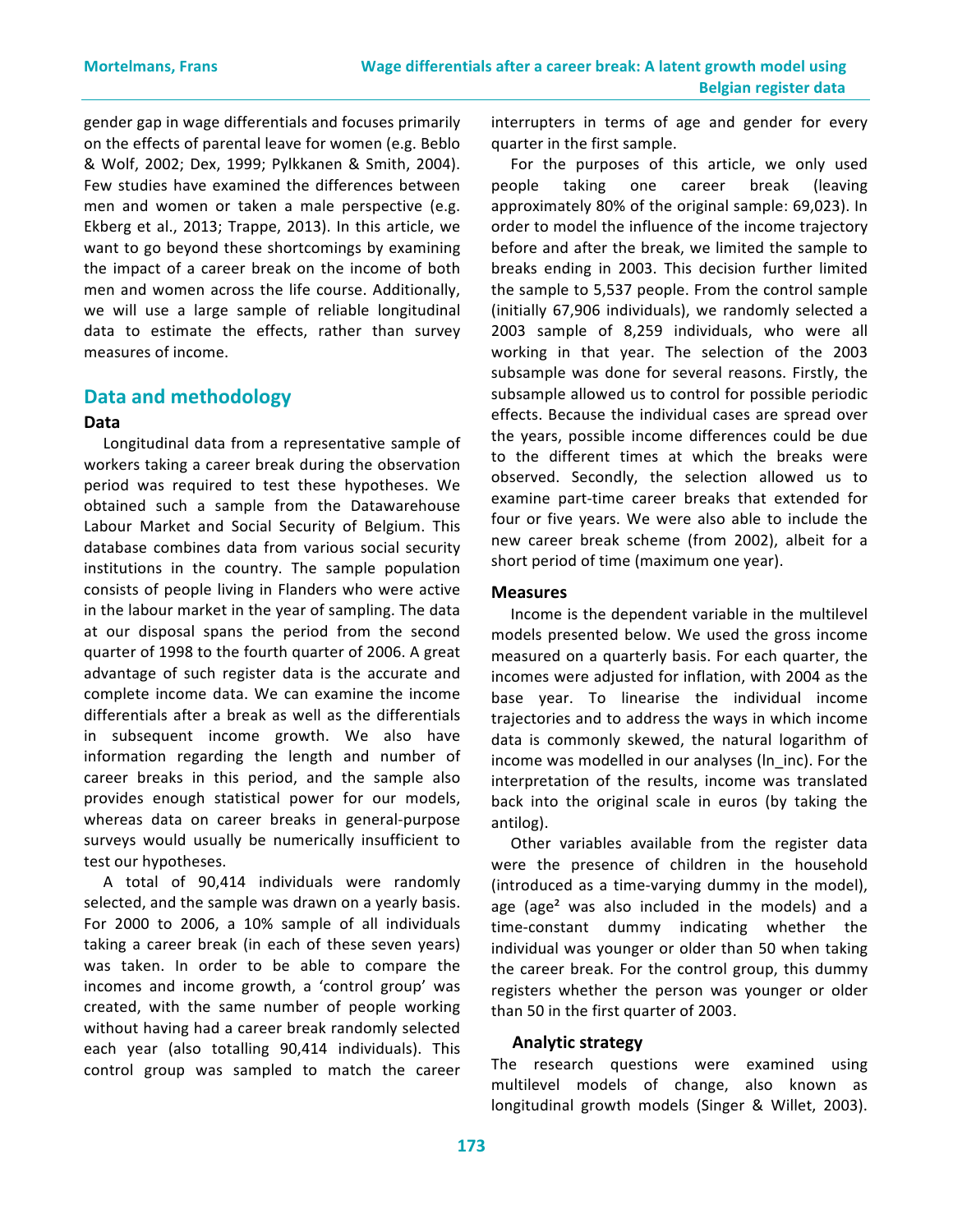This is a better way to examine the data than traditional regression analyses because longitudinal data can be seen as multilevel data with repeated measures nested within individuals. This also allowed us to be more flexible in the assumptions imposed on the models. The classic assumptions in OLS regression analyses, i.e. independent and identically distributed residuals, and homoskedastic variance across occasions and individuals, are less credible in longitudinal data (Singer & Willett, 2003).

Our model is essentially a multilevel model with two levels. On the first level, we located the repeated measurement of different variables within one person. As such, we postulated a level one model that represents the expected change in income level

within one individual. This is also referred to as the individual income trajectory. On the second level, we located individual-specific variables to explain some of the variability in income trajectories between individuals.

We were interested in the change in income before, surrounding and after the career break. Because the Datawarehouse Labour Market and Social Security of Belgium data spans the period from the second quarter of 1998 to the fourth quarter of 2006, we were able to estimate the income trajectory over a 35-quarter time-span. This observational window is represented in figure  $1$  with the arrow labelled 'Quarter'. In the tables, we will refer to this general time trajectory as TIME1.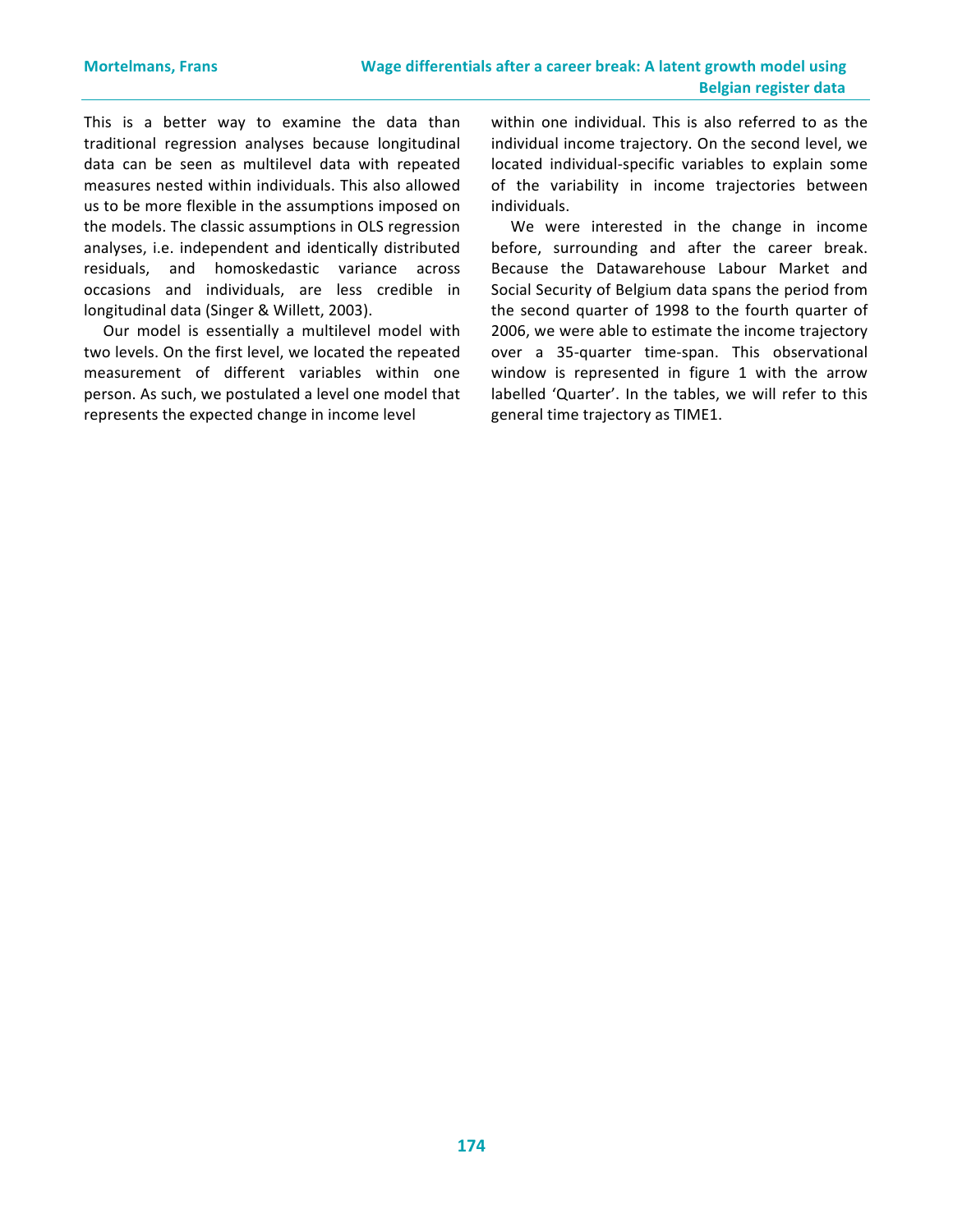# **Figure 1**

*Time Variables that constitute the Individual Income Trajectory (example with career break between quarter 1 and 5)* 

|              |                | <b>CAREER BREAK</b> |              |                |   |   |                |   |
|--------------|----------------|---------------------|--------------|----------------|---|---|----------------|---|
|              | $\mathbf{1}$   | $\overline{2}$      | 3            | $\overline{4}$ | 5 | 6 |                | 8 |
| 0            | $\overline{0}$ | $\mathbf{1}$        | $\mathbf{1}$ | $\mathbf{1}$   |   | 1 |                |   |
| $\mathbf{0}$ | $\mathbf 0$    | $\mathbf 0$         | $\mathbf 0$  | $\overline{0}$ |   | 1 |                |   |
| 0            | $\mathbf 0$    | $\mathbf 0$         | $\pmb{0}$    | $\mathbf{0}$   | 0 |   | $\overline{2}$ | 3 |
|              |                |                     |              |                |   |   |                |   |
|              |                |                     |              |                |   |   |                |   |
|              |                |                     |              |                | 1 |   |                |   |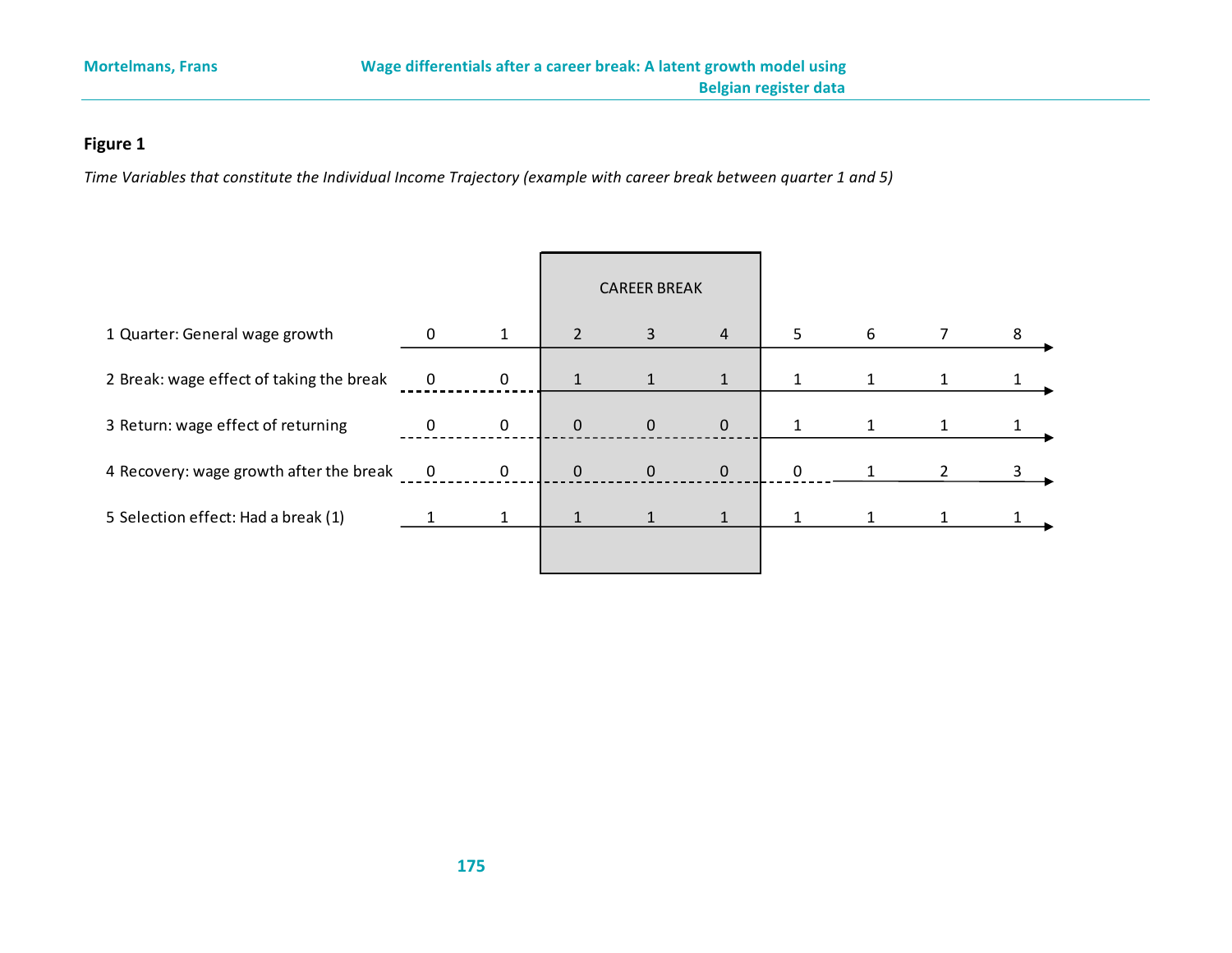Due to the event of a career break, we expected a discontinuous income trajectory rather than a linear one, which was modelled using the following basic variables: 'Break' (TIME2), 'Return' (TIME3) and 'Recovery' (TIME4). This regression specification is in line with the work of Kletzer and Fairlie (2003) but adapted to this particular time trajectory (see also: Couch & Placzek, 2010; Jansen, Mortelmans, & Snoeckx, 2009). Figure 1 illustrates the parameterisation of time.

In the unconditional growth model  $-$  the model without any covariates except for those mentioned above – the intercept estimates  $\ln$  inc at Time zero, the start of the observation window for all respondents irrespective of the event of a career break. As 'Quarter' is a continuous time variable, the estimate for the slope of the curve associated with the general growth indicates the linear trend in income during the administrative panel. 'Break' (TIME2) is essentially a time-varying dummy variable, which has the value zero for all employees not interrupting their career throughout the observation window. For the respondents with a career break, it changes to one in the quarter that the break was taken and continues to have the value one during the whole post-break period. The break effect thus assesses the impact of the career break based on the income level in the quarter the break was taken. For all those not taking a career break, it is assigned zero throughout the observation window.

'Return' (TIME3) is a comparable parameterisation for the quarter in which a career break is ended. It receives the value one in the quarter a career break ends and continues to have the value one until the end of the observation window. Again, noninterrupters have a zero-value during the whole panel. The slope associated with 'Recovery' (TIME4) assesses the linear growth in income trajectory in the post-break period. This variable is given the value one, one year after returning from a career break and increases from there on. We refer to this effect as the income growth after the break because the slope gives an insight into the deviation for individuals who took a break compared to the general income trajectory of all individuals. For example, a positive slope indicates a larger increase in income growth, compared to the general income growth throughout the sample.

|         | Level 1 model                                                                                               | Level 2 model                         | Composite model                                                                                                    |
|---------|-------------------------------------------------------------------------------------------------------------|---------------------------------------|--------------------------------------------------------------------------------------------------------------------|
| Model 1 | Ln_y <sub>ij</sub> = $\pi_{oi}$ + E <sub>ij</sub>                                                           | $\pi_{0i} = \gamma_{00} + \zeta_{0i}$ | Ln_yij = $y_{00} + (\zeta_{0i} + E_{ii})$                                                                          |
| Model 2 | Ln_y <sub>ij</sub> = $\pi_{0i}$ + $\pi_{1i}$ *TIME1 <sub>ij</sub> + $\pi_{2i}$                              | $\pi_{0i} = \gamma_{00} + \xi_{0ii}$  | Ln_y <sub>ij</sub> = $\gamma_{00}$ + $\gamma_{10}$ *TIME1 <sub>ij</sub> + $\gamma_{20}$ *TIME2 <sub>ii</sub>       |
|         | *TIME2 <sub>ii</sub>                                                                                        | $\pi_{1i} = \gamma_{10} + \xi_{1ij}$  | + $\gamma_{30}$ *TIME3 <sub>ij</sub> + $\gamma_{40}$ *TIME4 <sub>ij</sub> + $\gamma_{50}$ *SELECTION <sub>ii</sub> |
|         | + $\pi_{3i}$ *TIME3 <sub>ii</sub> + $\pi_{4i}$                                                              | $\pi_{2i} = \gamma_{20} + \xi_{2ii}$  | + $(\xi_{0ij} + \xi_{1ij} * TIME1_{ij} + \xi_{2ij} * TIME2_{ij} + \xi_{3ij} * TIME3_{ij}$                          |
|         | $*$ TIME $4_{ii}$                                                                                           | $\pi_{3i} = \gamma_{30} + \xi_{3ii}$  | + $\xi_{4ij}$ *TIME4 <sub>ii</sub> + $\xi_{5ij}$ *SELECTION <sub>ii</sub> + E <sub>ii</sub> )                      |
|         | $\Pi_{5i}$ * SELECTION <sub>ii</sub> + E <sub>ij</sub> π <sub>4i</sub> = γ <sub>40</sub> + ξ <sub>4ij</sub> |                                       |                                                                                                                    |
|         |                                                                                                             | $π_{5i} = γ_{50} + ξ_{5ii}$           |                                                                                                                    |

#### Table 1. Taxonomy of multilevel models for change

Level 1/Level 2 specification

We also modelled the instantaneous impact of gender, age and other covariates on the income level in the quarters during and following the break, as well as the impact of these covariates on the deviation of the general linear growth rate. In order to achieve this, we added interaction terms between the

explanatory variables and the break, return and recovery effect, respectively.

Finally, we also included a time-constant dummy variable indicating whether the respondent did take a career break in this sample. This strategy allowed us to account for possible differences between those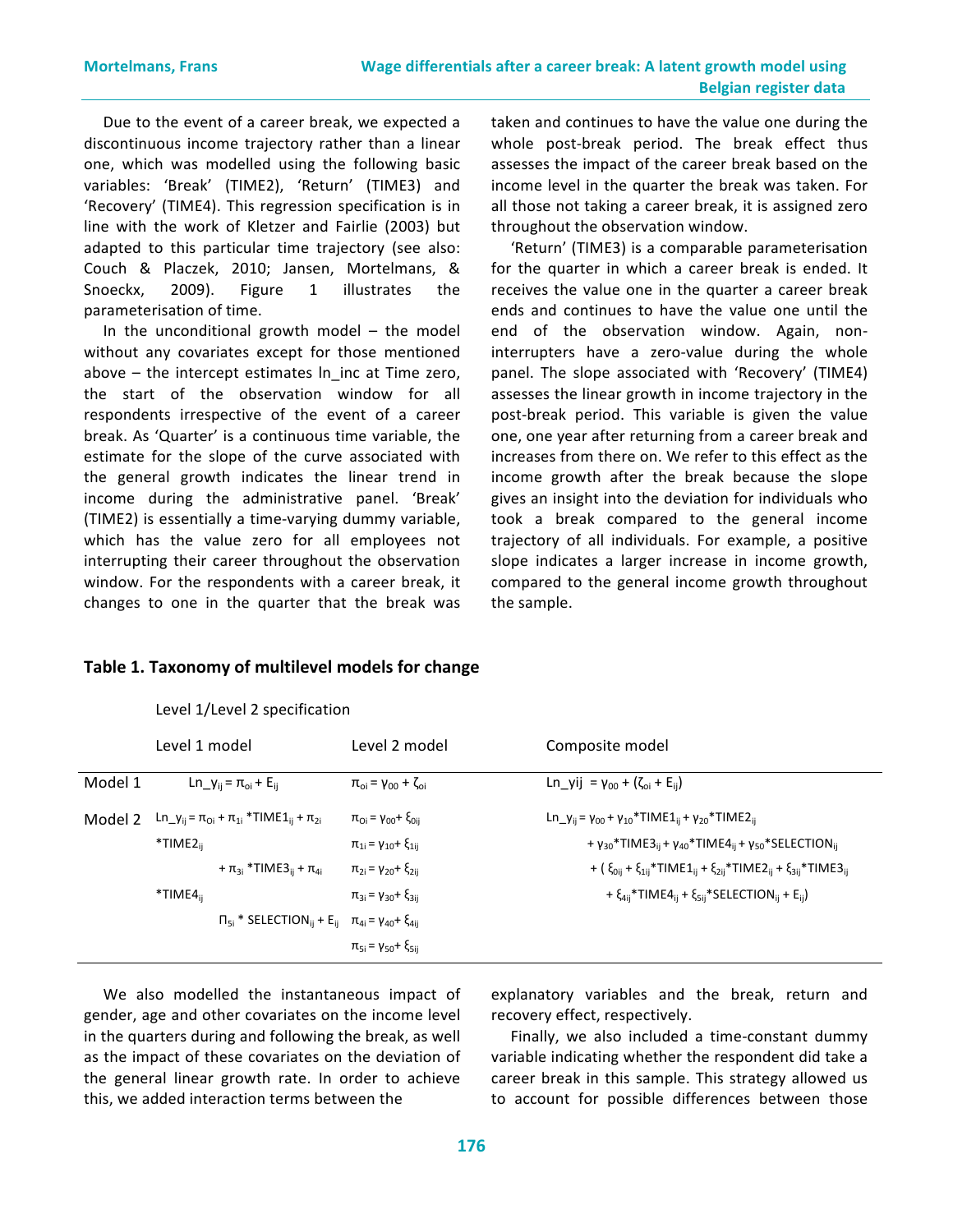who do and those who do not interrupt their career before the actual break is taken (this is called the selection effect in figure 1). Alternatively, selection effects could be ruled out using a fixed effects approach. Like the random effects model we propose here, fixed effects models deal with the problem of dependence. Such models focus on explaining the within-person variability only by controlling for all stable characteristics of respondents, observed or not. By adopting such an approach, we would, by definition, lose all time-constant explanatory variables. Looking for a balance between controlling for unobserved heterogeneity and insight into the processes at hand, we believe the multilevel model of change, corrected for selection, is a sound alternative to a fixed effect model.

# **Findings**

#### **Sample characteristics**

The sample of people taking a career break was compared to the control group in 2003 with regard to certain characteristics (see table 2). We looked at

both groups according to age and gender. Apart from the fact that there are more people in the control group  $(8,259 \text{ vs } 5,537)$ , we can see that the distribution is comparable in both groups. In the career break group, data on age was missing in six cases. We can see from the table that most men are 50 years or older (54.67% and 52.93%, respectively) and there are slightly more women of 50 years or older in the career break group (23.97%) compared to the control group  $(16.35\%)$ . According to the household typology LIPRO, in 2003 (results not shown), we find that the career break group consists of slightly more married people than the control group, at 19.0% and 16.0%, respectively. There are also slightly more married people with children among the career break group (53.3%) compared to the control group (45.4%). The control group, however, consists of more single people (11.0%) than the career break group  $(6.9%)$ . The other categories are rather low in both groups.

|         | <b>With Career Break</b> |        |       |        |       | <b>Without Career Break</b> |      |        |       |             |       |        |
|---------|--------------------------|--------|-------|--------|-------|-----------------------------|------|--------|-------|-------------|-------|--------|
|         | Men                      | %      | Women | %      | Total | %                           | Men  | %      | Women | %           | Total | %      |
| < 25    | 66                       | 4.75   | 336   | 8.10   | 402   | 7.26                        | 146  | 5.64   | 505   | 8.91        | 654   | 7.88   |
| 25-49   | 564                      | 40.58  | 2817  | 67.93  | 3381  | 61.06                       | 1073 | 41.43  | 4237  | 74.74       | 5310  | 64.29  |
| $>= 50$ | 760                      | 54.67  | 994   | 23.97  | 1754  | 31.68                       | 1371 | 52.93  | 927   | 16.35       | 2298  | 27.82  |
| Total   | 1390                     | 100.00 | 4147  | 100.00 | 5537  | 100.00                      | 2590 | 100.00 | 5669  | 100.00 8259 |       | 100.00 |

### Table 2. People with a career break and people without a career break across age and gender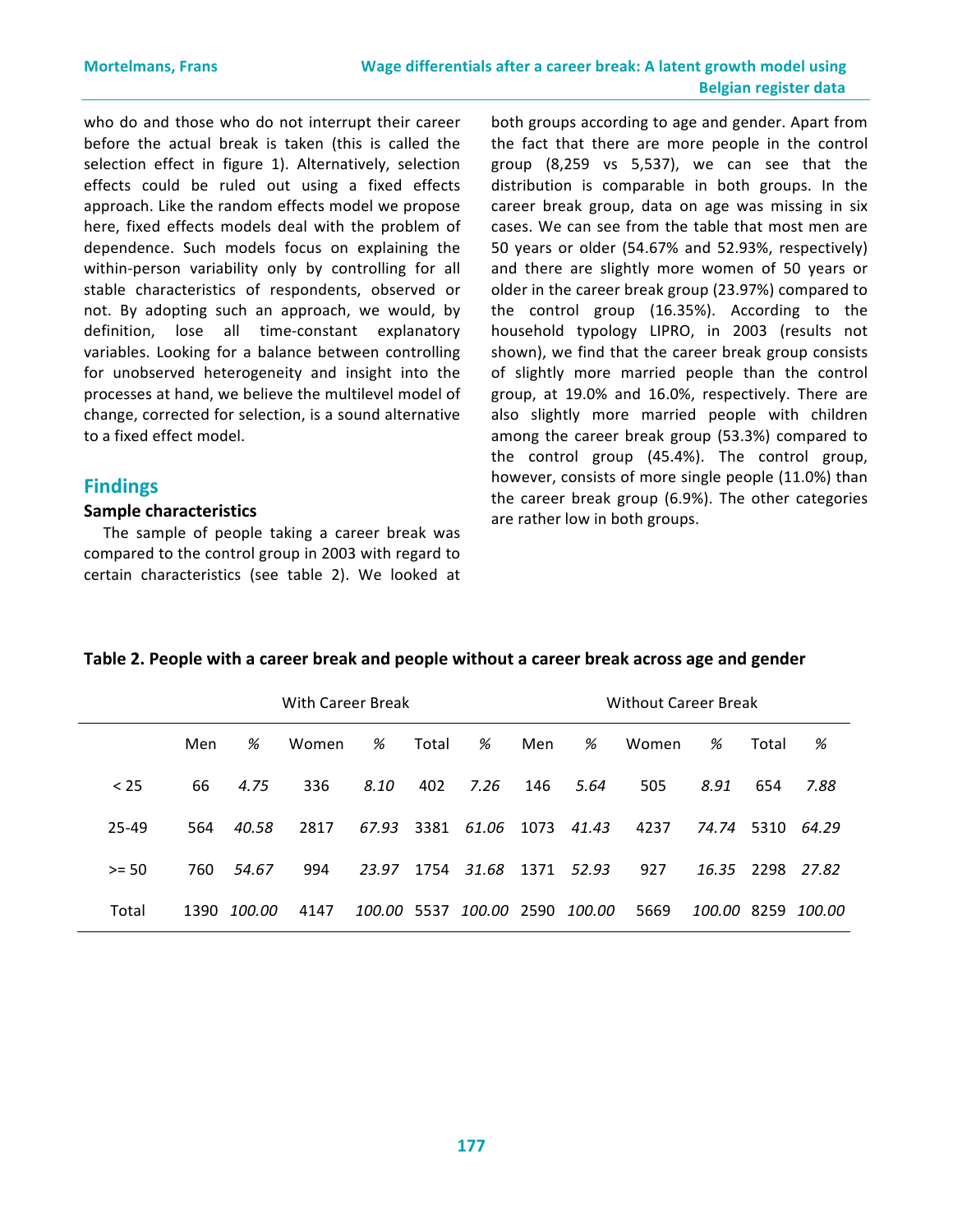In table 3, we can see how our sample of people taking a career break is divided across the age categories, and the type of career break taken by men and women. Most people taking a career break are female (4,147 or 74.9%). There are considerable differences across the type of career break. Most men take a part-time break, especially in the public sector. Moreover, the part-time breaks taken by men are primarily situated among those aged 50 years or older, while the full-time options are most likely to occur among the middle-aged category (25-49 years).

For men, thematic leave is also primarily taken by those who are middle-aged. Most women also take a part-time career break. While this type of break is also popular among women aged 50 or older, contrary to men, the majority of those taking a parttime break lie in the middle-aged category. Significantly fewer women opt for a full-time break, with the main full-time users being middle-aged. Thematic leave is also very popular among women, with 89.04% belonging to the middle-aged category.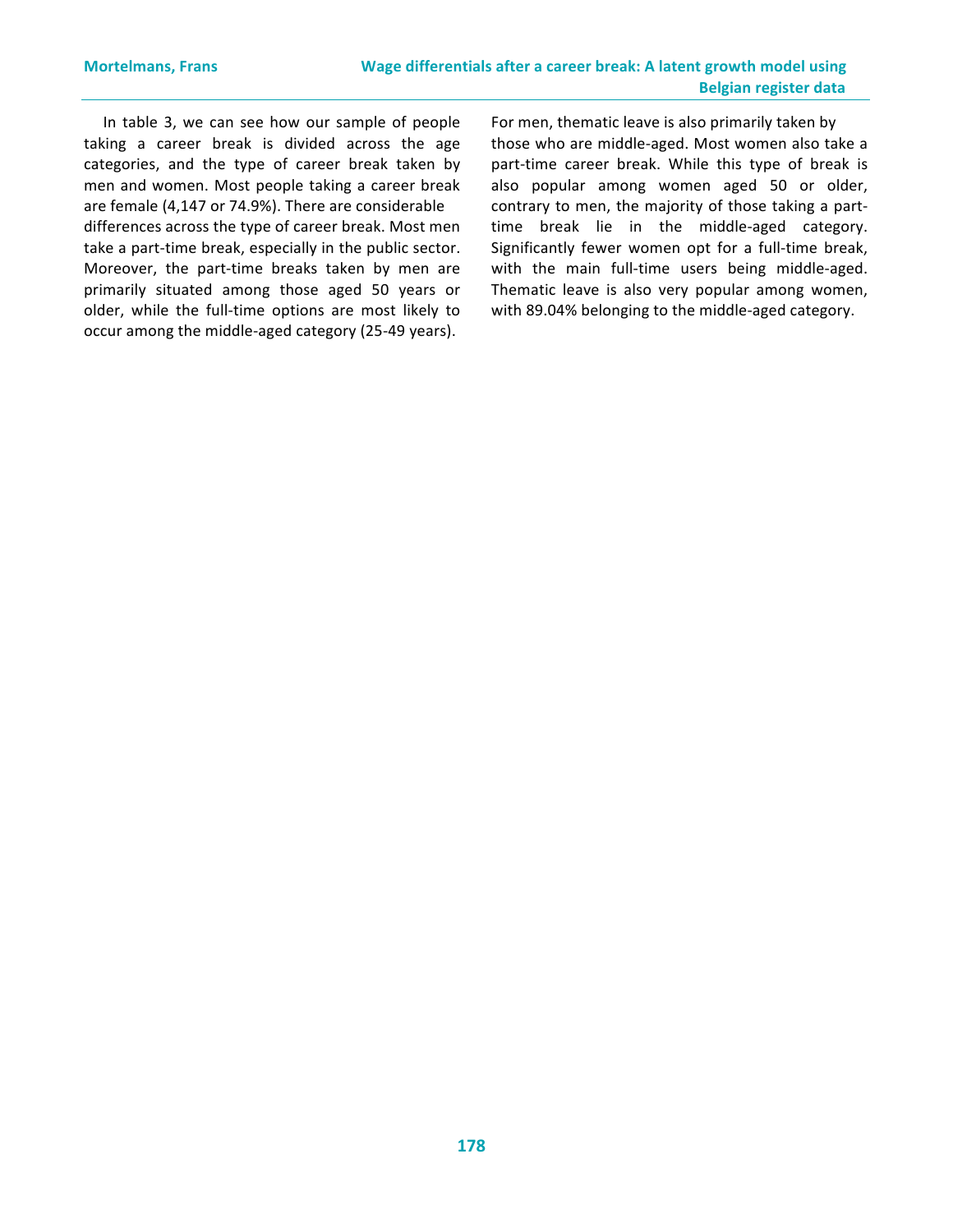|       |           | Part-time<br>(public) | %      | Full-time<br>(public) | %      | Thematical | $\%$   | Part-time<br>(private) | %      | Full-time<br>(private) | $\%$   | Total | $\%$   |
|-------|-----------|-----------------------|--------|-----------------------|--------|------------|--------|------------------------|--------|------------------------|--------|-------|--------|
| Men   | < 25      | 22                    | 3.99   | 8                     | 6.06   | 5          | 2.36   | 13                     | 4.5    | 18                     | 8.78   | 66    | 4.75   |
|       | $25 - 49$ | 94                    | 17.03  | 74                    | 56.06  | 191        | 90.09  | 73                     | 25.26  | 132                    | 64.39  | 564   | 40.58  |
|       | $>= 50$   | 436                   | 78.98  | 50                    | 37.88  | 16         | 7.55   | 203                    | 70.24  | 55                     | 26.83  | 760   | 54.68  |
|       | Total     | 552                   | 100.00 | 132                   | 100.00 | 212        | 100.00 | 289                    | 100.00 | 205                    | 100.00 | 1390  | 100.00 |
| Women | < 25      | 172                   | 8.35   | 28                    | 6.50   | 94         | 7.92   | 20                     | 8.70   | 22                     | 9.17   | 336   | 8.10   |
|       | $25 - 49$ | 1145                  | 55.58  | 291                   | 67.52  | 1056       | 89.04  | 132                    | 57.39  | 193                    | 80.42  | 2817  | 67.93  |
|       | $>= 50$   | 743                   | 36.07  | 112                   | 25.98  | 36         | 3.04   | 78                     | 33.91  | 25                     | 10.41  | 994   | 23.97  |
|       | Total     | 2060                  | 100.00 | 431                   | 100.00 | 1186       | 100.00 | 230                    | 100.00 | 240                    | 100.00 | 4147  | 100.00 |

# Table 3. Gender and age differences in each type of career break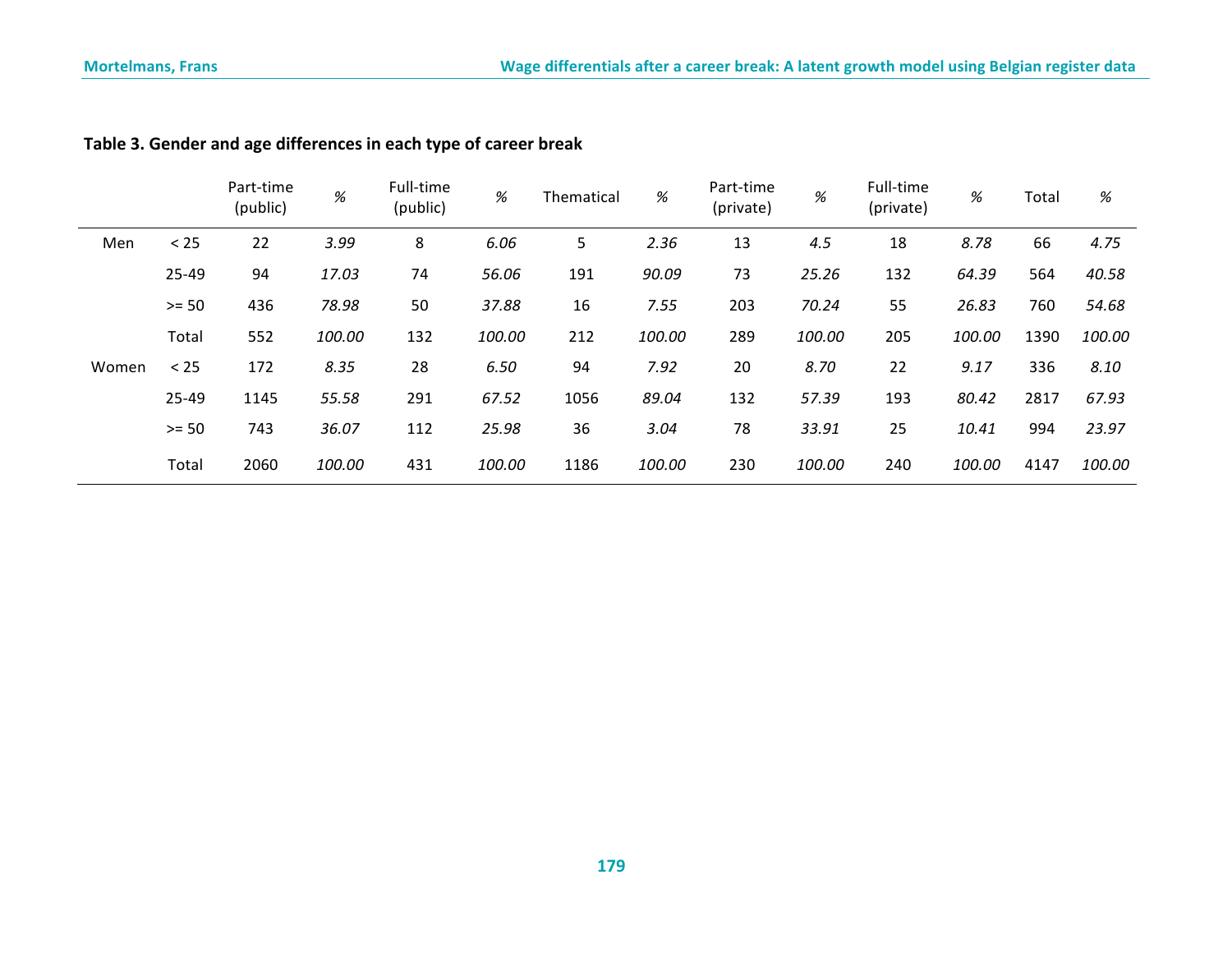These findings are in accordance with the descriptive statistics presented above. It seems that the public sector is overrepresented among those taking a career break, and particularly among individuals using the part-time option. From our analysis in the previous section, we saw that this ratio (public/private) changes throughout the years, where part-time breaks in the private sector become more important than the public sector and that thematic leave also becomes more popular among men.

#### **The unconditional means model**

In the analyses, we will begin by fitting two simple models: the unconditional means model and the unconditional growth model. These unconditional models partition and quantify the outcome variation in two important ways: the first model describes the amount of variance on each level across people regardless of time, and the second model does so across both people and time by including time as a predictor, allowing us to examine income growth at re-entry to the labour market after a break. These models allow us to determine whether there is any systematic variation in outcome which is worth exploring and where the variation is located (between or within people) (Singer & Willett, 2003). Both models also provide baselines for subsequent comparisons of other models to which we add substantive predictors, such as career break type and gender, on the second level to explain the variance between individuals.

The unconditional means model (model 1 in table 4) does not describe change in the outcome over time. There are no predictors included in this model. In this null model, only variations in intercept are allowed. The income trajectory ( $\ln$  inc or  $\ln y_{ii}$ ) of a certain individual is flat since there are no slopes. This model only gives time-constant averages. The average of  $ln_y$  for individual i is  $\pi_{0i}$ . The average of  $\ln y_{ij}$  for all individuals is  $y_{00}$ . E<sub>ij</sub> is the variance on level one, which is the spread around the personspecific  $\ln$  inc level over the quarters.  $\zeta_{oi}$  is the variability of the average of ln\_inc between persons on level two that can possibly be explained by introducing covariates on this level.

In the null model, the average  $ln_y$  is 8,356 throughout the observational time for both the control group and the group of people who took a career break. The average income is  $\epsilon$ 4,256  $(e^{8,356})$ /quarter or  $£1,419$ /month during the whole time period. At time j,  $ln_y$  varies from the average of individual i  $(\pi_{oi})$  by E<sub>ij</sub>. All parameters are statistically significant. We therefore reject the null hypothesis for each group ( $p < 0.001$ ) that the average income of people between 1998 and 2006 is zero.

A null model is always estimated first because it describes and partitions the outcome variation. The residual on level one represents the within person  $({\sigma_{E}}^{2})$  variation and the residual on level 2 represents the between person  $(\sigma_o^2)$  variation. Both variance components were significantly different from zero  $({\sigma_{E}}^{2}: 0.317$  and  ${\sigma_{o}}^{2}: 0.546$  with  $p < 0.01$ ). To look at the amount of variation on each level, we looked at the intraclass correlation coefficient (ICC) from the unconditional model.

Intraclass correlation coefficient (ICC) =  $\rho$  =  $\sigma_{o}^{2}/(\sigma_{o}^{2}+\sigma_{E}^{2})=0.63$ 

Of the variation in income ( $ln\_inc$ ), 63% is due to variation between individuals and 37% to variation within individuals over time. In the observed quarters from 1998 to 2006, we can say that 37% of the variation in income can be ascribed to variation of income within the trajectory of each individual, or how each person's income changes over time, while 63% of the variation of income is due to variation between individuals, or how these changes differ across people.

#### **The unconditional growth model**

The unconditional growth model only has time as a predictor, with no other covariates taken into account (results not shown). This model fits the data better than the previous model, as both variance components declined in value. Because people can have different initial incomes as well as different income growths, we included the selection effect and the four time effects, both fixed and at random in the model (model 2). This did not considerably alter the estimates, but fit the data significantly better (lower Chi<sup>2</sup>/deviance, AIC and BIC). The variance components of the intercept, as well as the selection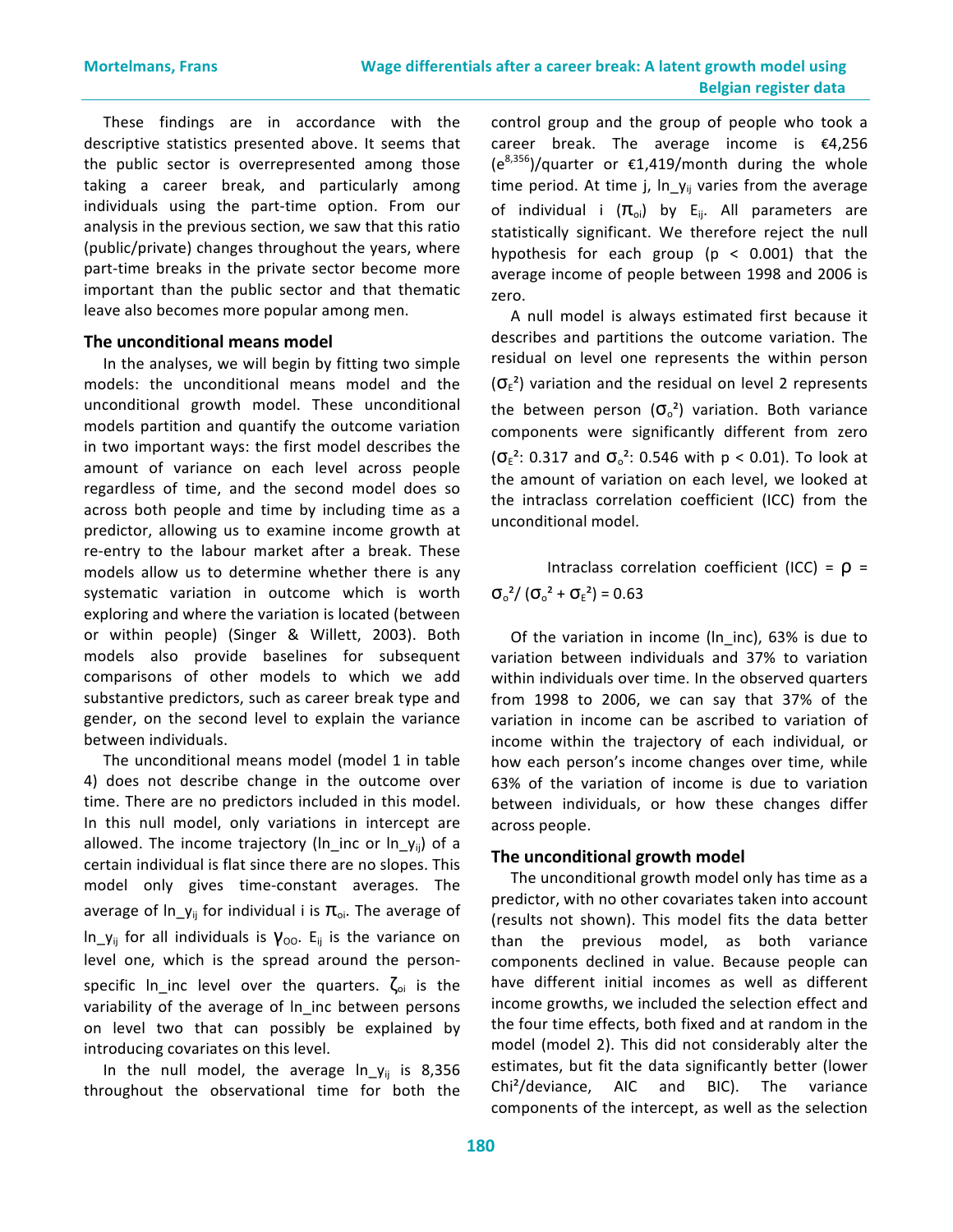effect and the time variables, differed significantly from zero. The level two residual variances  $\sigma_0^2$  and  $\sigma_1^2$ now summarise between-person variability in initial status and rates of change. A significant intercept variance implies that the individuals have different

initial status/values ( $\sigma_{\rm E}^2$ : 0.177 with  $p < 0.001$ ).

Different variations of time indicate a significant variation between individuals in general income growth (TIME1), income drop (TIME2), income return (TIME3) or income recovery (TIME4). The overall intercept remains more or less the same  $(E8,716$  or €2,033/month). The first TIME variable shows the overall income growth in our time window. In general, individual incomes rise by 0.005 per quarter. This is equivalent to  $\epsilon$ 10 (e<sup>(8.716+0.005)</sup>)/quarter or €41/year. TIME2 models the income drop at the start of the break. This effect is negative and shows a significant instant drop in income of  $\epsilon$ 1,353 (e<sup>(8.716+-</sup>  $^{0.407}$ /4)/month. The effect of returning to the previous job (TIME3) shows a non-significant positive effect of

0.004 or €2,041 (e<sup>(8.716+0.004)</sup>). The income effect of returning after a break is a little smaller than the income drop at the start of the break. After the return, we see no significant difference in income growth between those who took a break and the control group. The effect of TIME4 is positive and shows a steady recovery of income after the initial return effect.

The selection shows the income level of those individuals who will take a break in the observation window, compared to the control group. The effect is negative and significant. This implies that those who decide to take a break are already earning less than the individuals in the control group. The difference amounts to €443/month (e<sup>(8.716-0.246)</sup>/4).

Using the models below, we will try to explain the income differences before, during and after the break by including covariates on the second level and bringing them into interaction with our time variables.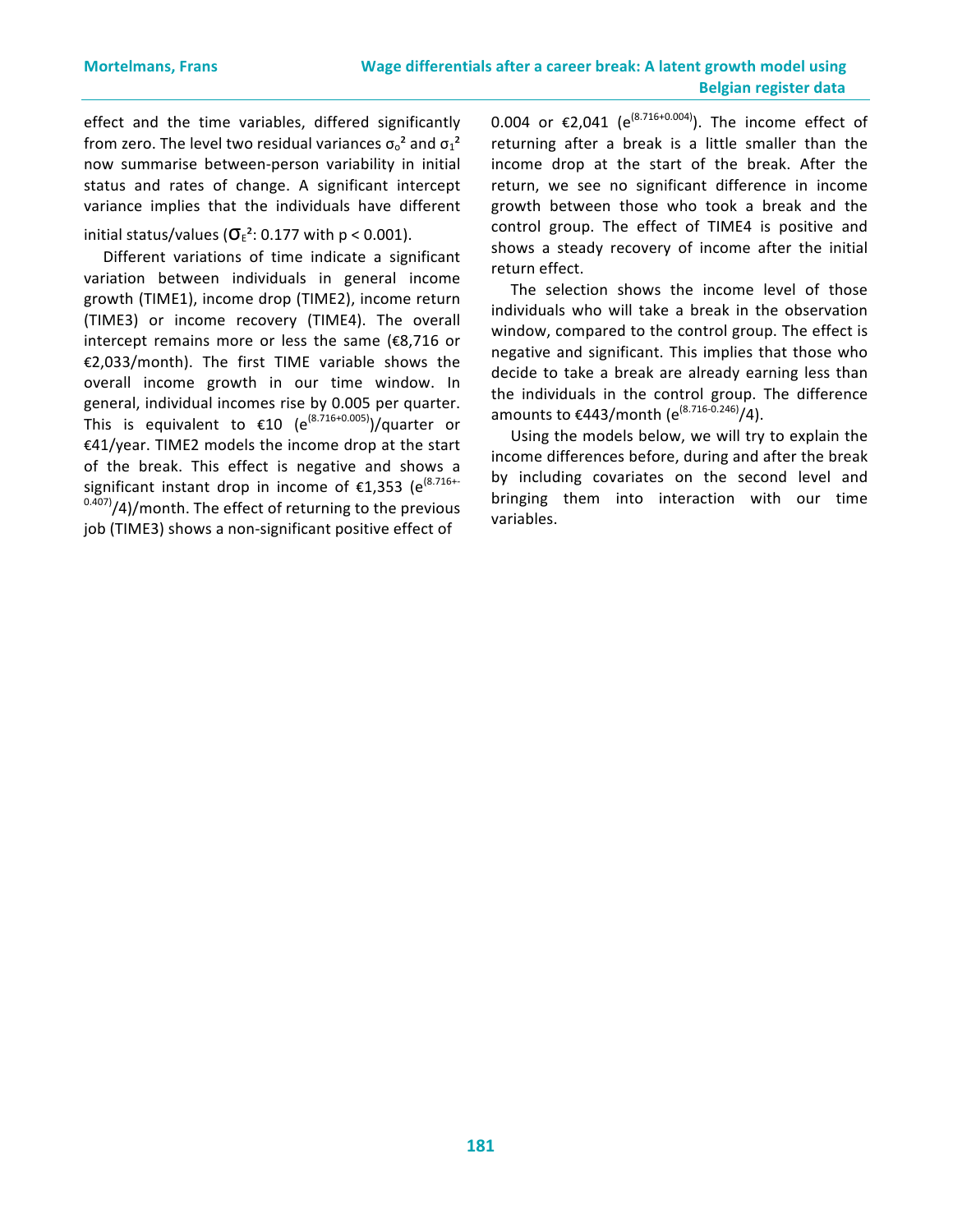|                          |                            | Model 1   | Model 2      | Model 3      | Model 4      | Model 5       |
|--------------------------|----------------------------|-----------|--------------|--------------|--------------|---------------|
| <b>FIXED EFFECTS</b>     |                            |           |              |              |              |               |
| <b>Initial status</b>    | Intercept                  | 8.356 *** | $8.716***$   | $8.521***$   | 8.528 ***    | $8.773$ ***   |
|                          | Men                        |           |              | $0.627$ ***  | $0.604$ ***  | $0.513***$    |
|                          | Age                        |           |              |              |              | $-0.001$ ***  |
|                          | Age <sup>2</sup>           |           |              |              |              | $0.000$ ***   |
|                          | Younger than 50<br>(dummy) |           |              |              |              | $-0.269$ ***  |
|                          | Has children               |           |              |              |              | $-0.036$ ns   |
|                          |                            |           |              | $0.005$ ***  | $0.005$ ***  | $0.006$ ***   |
| 1. General income growth | Intercept (TIME 1)         |           | $0.005$ ***  |              |              |               |
|                          | Time 1 * Men               |           |              |              | $-0.004$ *** | $-0.004$ ***  |
| 2. Break                 | Intercept (TIME 2)         |           | $-0.407$ *** | $-0.399$ *** | $-0.408$ *** | $-0.4144$ *** |
|                          | Time 2 * Men               |           |              |              | 0.029 ns     | $-0.032$ ns   |
|                          |                            |           |              |              |              |               |
| 3. Return                | Intercept (TIME 3)         |           | $0.004$ ns   | $0.010$ ns   | $0.059$ ***  | $0.060$ ***   |
|                          | Time 3 * Men               |           |              |              | $-0.187$ *** | $-0.188$ ***  |
| 4. Recovery              | Intercept (TIME 4)         |           | $0.004$ ***  | $0.004$ ***  | $0.008$ ***  | $0.008$ ***   |
|                          | Time 4 * Men               |           |              |              | $-0.018$ *** | $-0.018$ ***  |
|                          |                            |           |              |              |              |               |
| 5. Selection             | Break (ref. = no break)    |           | $-0.246$ *** | $-0.159$ *** | $-0.165$ *** | $-0.127$ ***  |
|                          | Break * Men                |           |              | $-0.218$ *** | $-0.200$ *** | $-0.219$ ***  |
|                          | Break * Younger than 50    |           |              |              |              | $-0.068$ ns   |
|                          | Break * Has children       |           |              |              |              | $-0.014$ ns   |

# Table 4. Multilevel models for wage differentials after a career break (n=13802)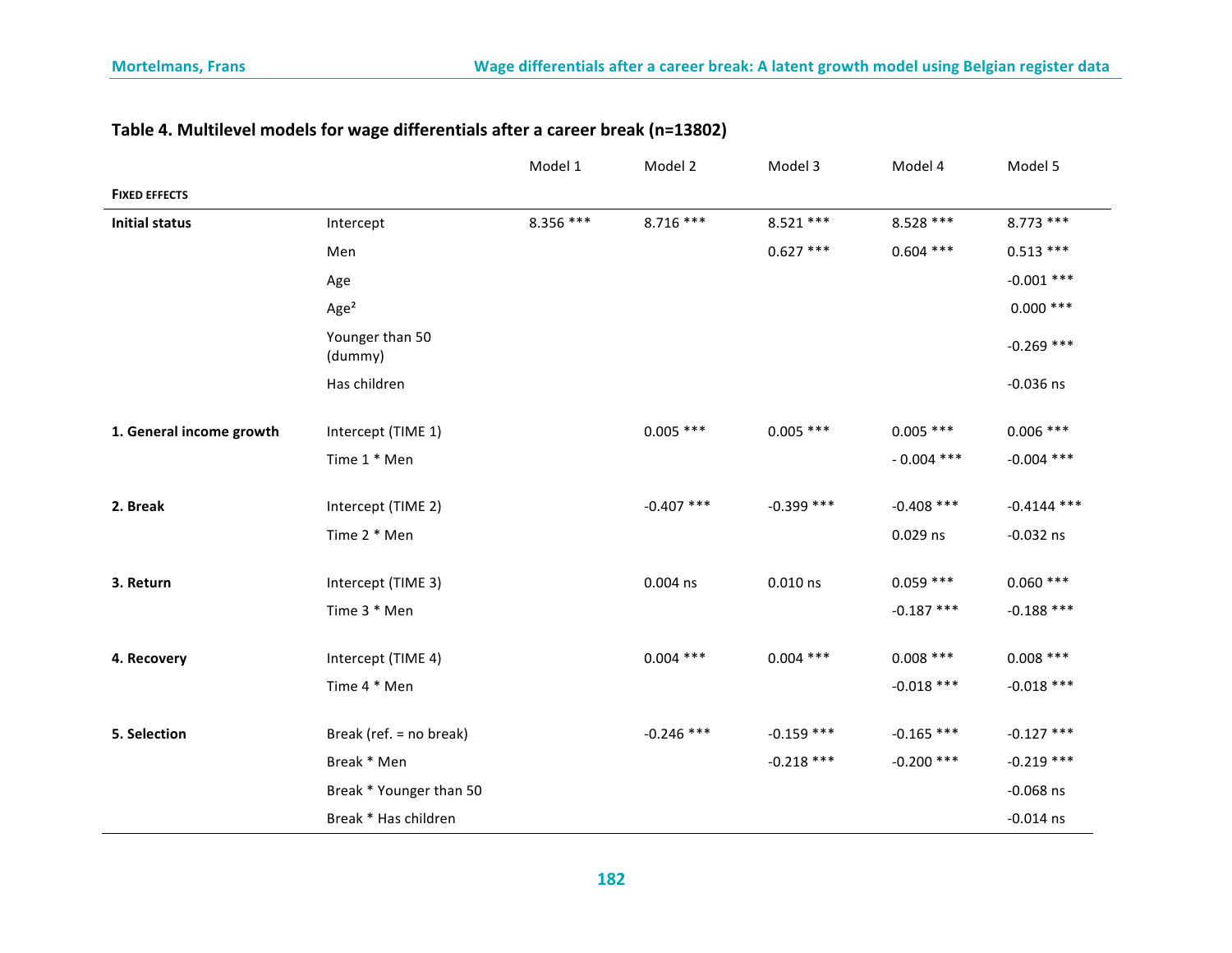| <b>Mortelmans, Frans</b>    |                                  |             |             |             |             | Wage differentials after a career break: A latent growth model using Belgian register data |
|-----------------------------|----------------------------------|-------------|-------------|-------------|-------------|--------------------------------------------------------------------------------------------|
| <b>VARIANCE COMPONENTS</b>  |                                  |             |             |             |             |                                                                                            |
| Level 1 Within-person       | In general income level          | $0.317***$  | $0.177$ *** | $0.177$ *** | $0.177$ *** | $0.177$ ***                                                                                |
| Level 2 Between-persons     | In general income level          | $0.546$ *** | $0.466$ *** | $0.417***$  | $0.417***$  | $0.396$ ***                                                                                |
|                             | In general growth (time<br>1)    |             | $0.000$ *** | $0.000$ *** | $0.000$ *** | $0.000$ ***                                                                                |
|                             | In break effect (time 2)         |             | $0.326$ *** | $0.317***$  | $0.317***$  | $0.320***$                                                                                 |
|                             | In return effect (time 3)        |             | $0.387***$  | $0.385***$  | $0.378***$  | $0.374$ ***                                                                                |
|                             | In post-break growth<br>(time 4) |             | $0.004$ *** | $0.004$ *** | $0.004$ *** | $0.004$ ***                                                                                |
| Fit                         |                                  |             |             |             |             |                                                                                            |
| $-2LL$                      |                                  | 785699.6    | 603688.8    | 602614.7    | 602435.9    | 600277.8                                                                                   |
| Chi <sup>2</sup> -diff test |                                  |             | $***$       | $***$       | $***$       | $***$                                                                                      |
| AIC                         |                                  | 785703.6    | 603700.8    | 602626.7    | 602447.9    | 600289.8                                                                                   |
| <b>BIC</b>                  |                                  | 785718.6    | 603746.8    | 602671.9    | 602493.1    | 600335.0                                                                                   |

Source: sample of administrative data (KSZ) in Flanders \*\*\* p-level <0.001 \*\*p-level <0.01 \*p-level <0.05 ns=not significant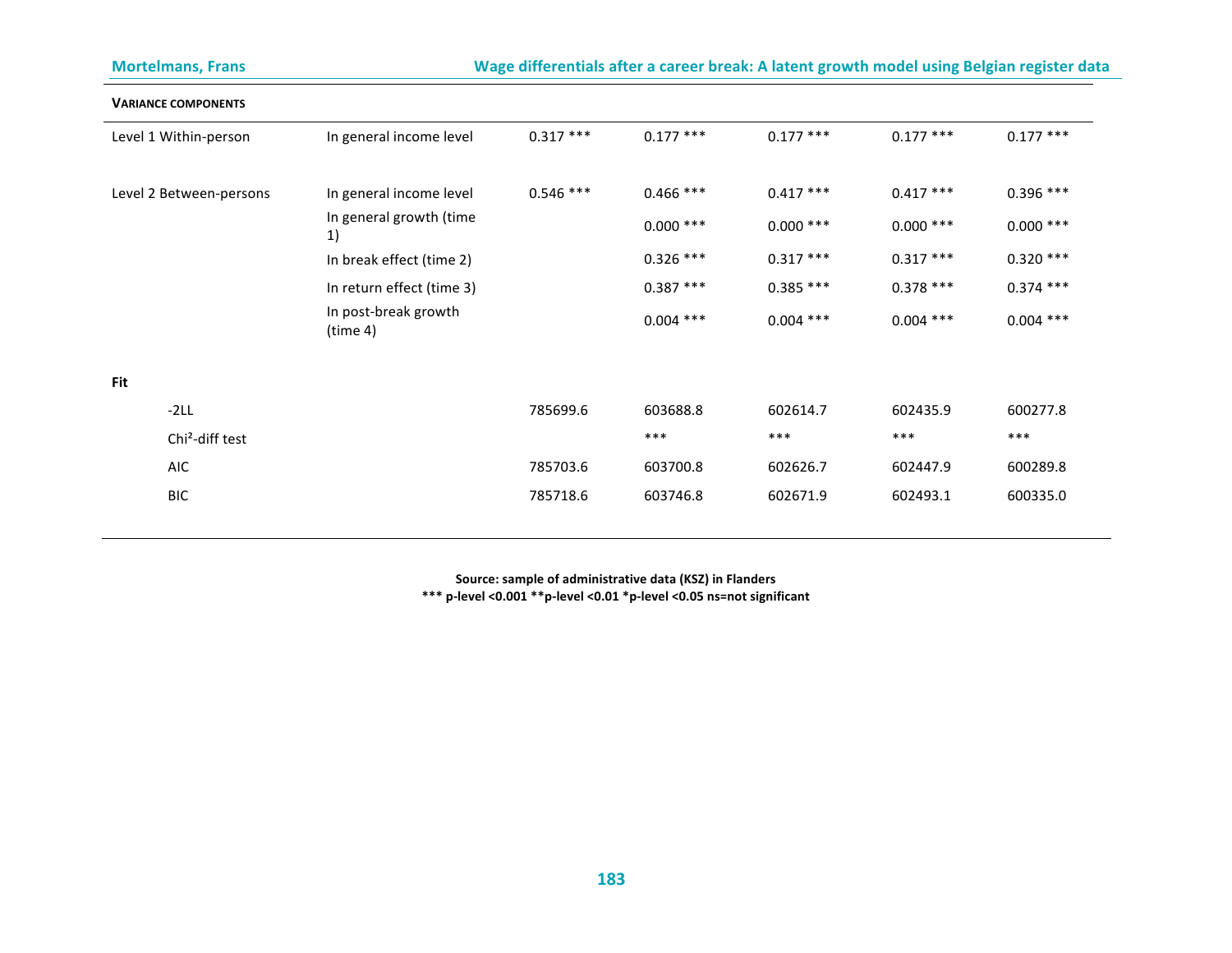#### **Growth models with covariates**

In models 3 and 4, we included gender as a predictor of income. Since career breaks are gendered to a high degree, we wanted to measure the impact of career breaks on incomes and income growth for both men and women. In model 3, we only included gender to explain the general income differences and the selection effect. The positive main effect shows that, on average, men in our sample earn  $\epsilon$ 1,459/month more than women  $(e^{(8.521+0.627)})$ . The negative selection effect from model 2 decreases slightly, but model 3 shows that men who take a career break earn less at the start of our observation window than women. In model 3, the estimated initial income in 1998 for people without a career break is  $\epsilon$ 1,673/month (e<sup>8,521</sup>/3). The estimated difference in income in 1998 between men and women with a career break is  $\epsilon$ 280/month (e<sup>8,716-</sup>  $0.159/3$  -  $e^{8,521 \cdot 0.159 \cdot 0.218}/3$ ). Model 3 is significantly better than model 2 because the deviance is significantly lower in the latter (a deviance of 1,074 for a difference of 2 degrees of freedom in a Chisquare distribution is significant at a 99.9% probability level). This was confirmed by the lower AIC and BIC for model 3 compared to model 2. This suggests that adding gender significantly improves the model.

Model 4 further extended the gender analysis by including interaction effects with the time variables. As such, we can explore the income changes experienced by men and women during and after a career break.

The main effects of the time variables and the selection effect do not change in terms of significance or direction. Only the main effect of gender decreases from 0.627 to 0.604, still showing a higher general level of income for men. The interaction terms of gender with time are significant for TIME1, TIME3 and TIME4. The effect of TIME1 shows that the general income growth for men is smaller than that of women, which came as a surprise. The drop in income for those men who took a career break is non-significant. This implies that men drop about an equal amount of income as women. The recovery effect is negative for men, indicating that their income increases less sharply after returning to work. Again, this is surprising, but as we will show in model 5, this is related to the omission of some important control variables. Finally, we can see that the interaction effect of MEN\*TIME4 is significant. Just like the lower return rate, the recovery rate of men is also lower after taking a career break.

Because the Belgian labour market shows a high take up of career breaks by individuals at the end of their career, we decided to include a dummy variable that captured the fact that the person concerned is aged 50 or older. Together with some general control variables such as age, age<sup>2</sup> and the presence of children, model 5 estimated the effect of this dummy on the income trajectory. Because of the complexity of the model, we only included the age-dummy and the presence of children as a main effect and as an interaction effect with our selection effect. The main effects were all in the expected direction. Individuals younger than 50 have lower incomes (-0.269) and we see no effect of the presence of children on the general income level. There is also no selection effect of parents taking a career break on the income level (-0.014) nor from the age dummy.

The important influence of gender and the symbolic age of 50 years have led us to examine their interrelation more closely. In table 5, we stratify our analyses in two directions. Firstly, we undertook separate gender analyses in order to see the genderspecific effect of the age boundary between men and between women. Secondly, we did the opposite by focusing on gender within groups younger and older than 50.

#### **Growth models for gender and age separately**

In model 6, we analysed the income differentials among the different types of career breaks for men and women separately. The overall effects remained more or less the same. The trajectory of incomes over time follows the same effect directions, with only minor differences in effect sizes between men and women. One clear difference was found in the selection effect. Men who interrupt their career have a lower income compared to men who continue working. The effect for women is also negative but to a far lesser degree. A second gender difference concerns the presence of children. For men, there is an overall positive effect on their income once a father, while women with children earn less than women without children.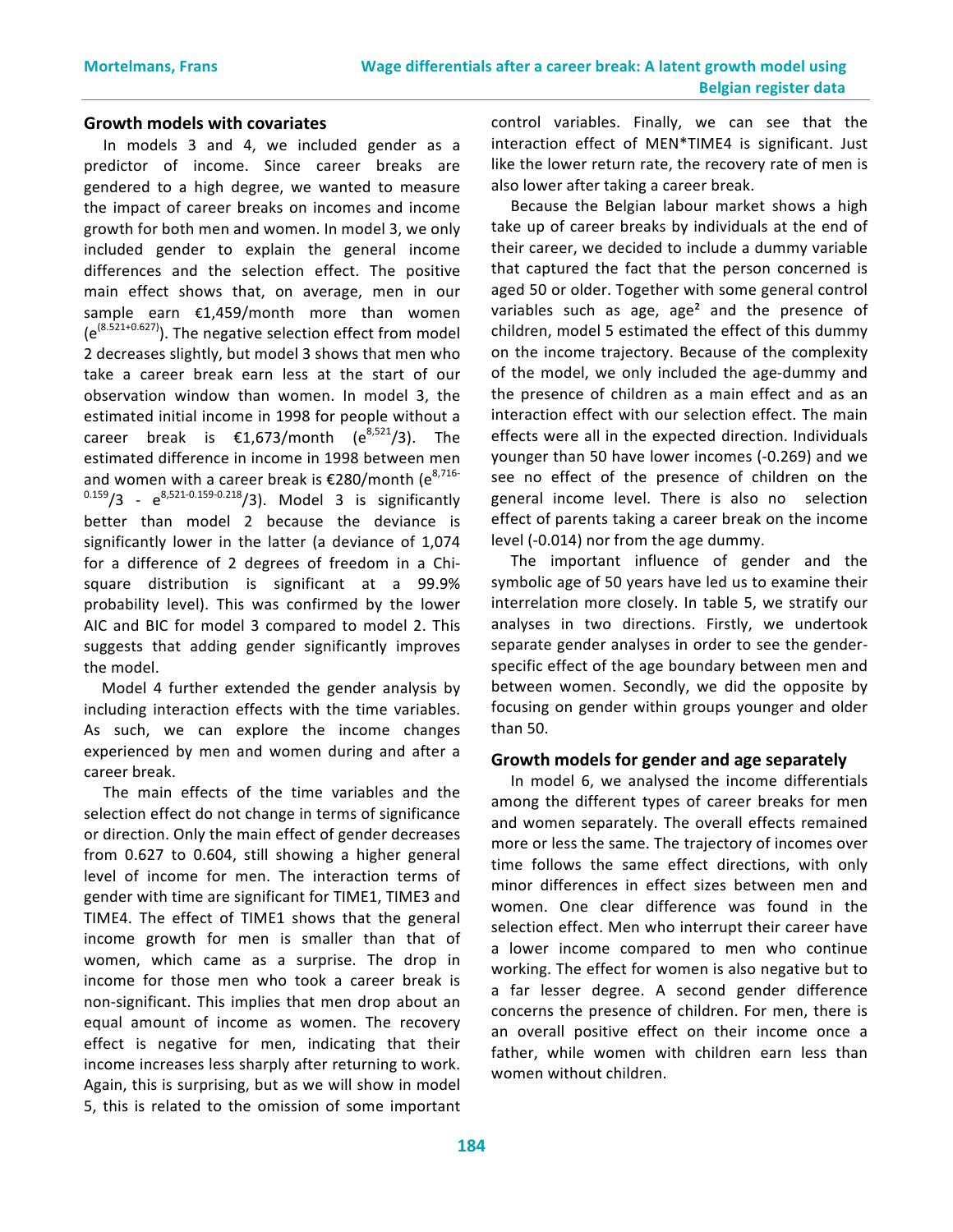|                             |                            | Model 6      |              | Model 7         |                   |
|-----------------------------|----------------------------|--------------|--------------|-----------------|-------------------|
|                             |                            | Men          | Women        | Minus 50<br>yrs | 50 and<br>older   |
| <b>FIXED EFFECTS</b>        |                            |              |              |                 |                   |
| <b>Initial status</b>       | Intercept                  | $9.206$ ***  | $8.819***$   | $8.513***$      | $8.771$ ***       |
|                             | Men                        |              |              | $0.554$ ***     | $0.455$ ***       |
|                             | Younger than 50<br>(dummy) | $-0.222$ *** | $-0.281$ *** |                 |                   |
|                             | Age                        | $-0.001**$   | 0.000 ns     | $0.001$ ***     | $0.001$ ns        |
|                             | Age <sup>2</sup>           | 0.000 ns     | $0.000$ ***  | $0.000$ ***     | $-0.000$ ns       |
|                             | Has children               | $0.096**$    | $-0.093$ *** | $-0.054*$       | $-0.053$ ns       |
| 1. General income<br>growth | Intercept (TIME 1)         | $0.003$ ***  | $-0.003$ *** | $0.008$ ***     | $-0.003$<br>***   |
|                             | Men                        |              |              | $-0.001$ ns     | $-0.000$ ns       |
|                             | Younger than 50<br>(dummy) | $0.010***$   | $-0.011$ *** |                 |                   |
| 2. Break                    | Intercept (TIME 2)         | $-0.351$ *** | $-0.427$ *** | $-0.418$ ***    | $-0.424$<br>***   |
|                             | Men                        |              |              | $-0.009$ ns     | $-0.072**$        |
|                             | Younger than 50<br>(dummy) | $-0.081$ ns  | $-0.010$ ns  |                 |                   |
| 3. Return                   | Intercept (TIME 3)         | $-0.206$ *** | $-0.114$ *** | $0.121***$      | $-0.113$<br>***   |
|                             | Men                        |              |              | $-0.136$ ***    | $-0.093**$        |
|                             | Younger than 50<br>(dummy) | $0.195***$   | $0.236***$   |                 |                   |
| 4. Recovery                 | Intercept (TIME 4)         | -0.014 ns    | $0.005*$     | $0.0125$ ***    | $0.005**$         |
|                             | Men                        |              |              | $-0.017$ ***    | $-0.008$<br>$***$ |
|                             | Younger than 50<br>(dummy) | $0.009**$    | $0.0177$ *** |                 |                   |
| 5. Selection                | Break (ref. = no<br>break) | $-0.314$ *** | $-0.126**$   | $-0194$ ***     | $-0.099*$         |
|                             | Break * Men                |              |              | $-0.211$ ***    | $-0.245$<br>***   |
|                             | Break * Younger            | $-0.087$ ns  | $-0.079$ ns  |                 |                   |

# Table 5. Multilevel models for wage differentials after a career break (n=13802)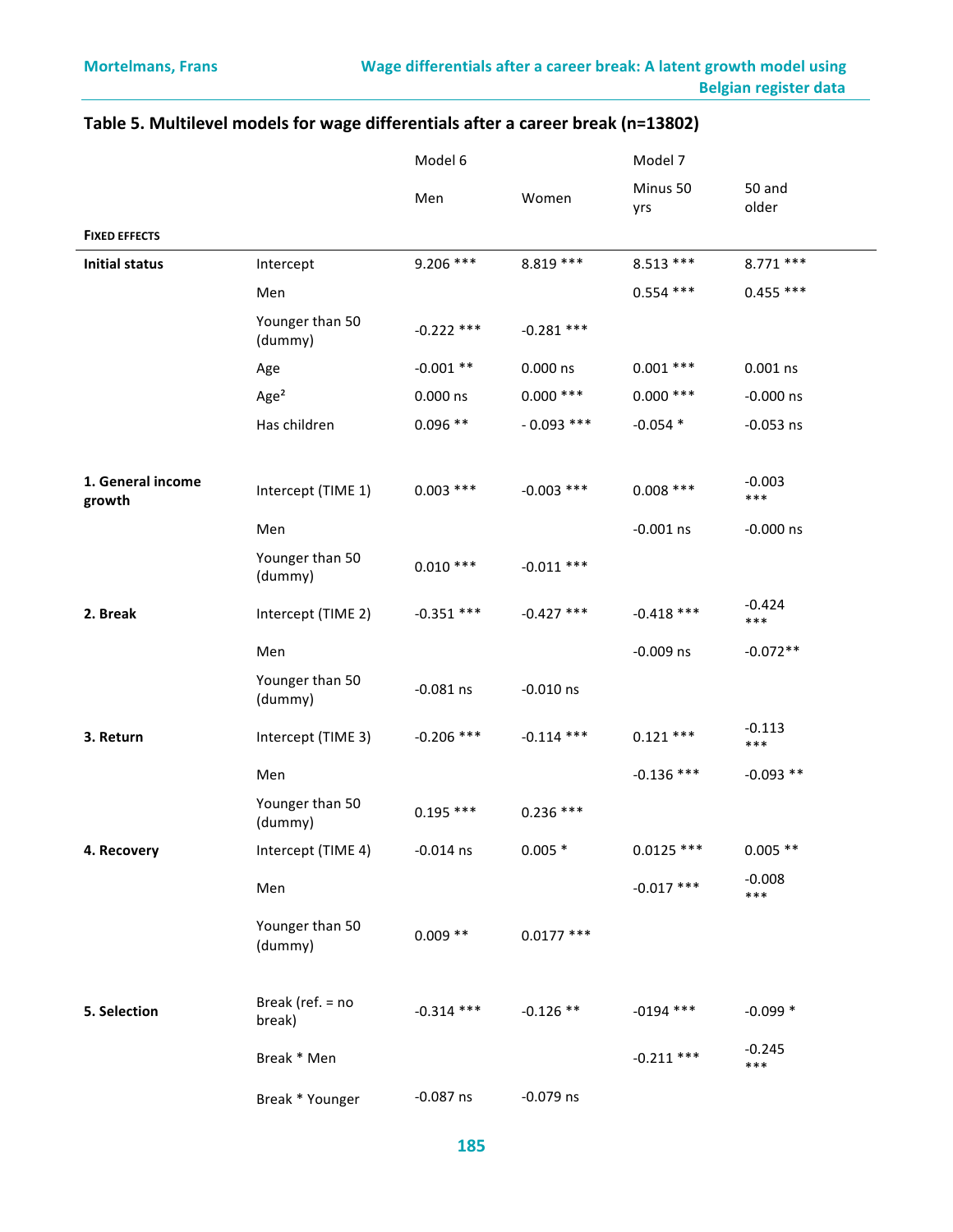$\overline{\phantom{0}}$ 

# Mortelmans, Frans **Wage differentials after a career break:** A latent growth model using  **Belgian register data**

|                             | than 50<br>Break * Has<br>children | $-0.512$ ns | $0.001$ ns  | $0.024$ ns  | $-0.007$ ns |
|-----------------------------|------------------------------------|-------------|-------------|-------------|-------------|
| <b>VARIANCE COMPONENTS</b>  |                                    |             |             |             |             |
| Level 1 Within-<br>person   | In general income<br>level         | $0.116$ *** | $0.200$ *** | $0.208$ *** | $0.002$ *** |
| Level 2 Between-<br>persons | In general income<br>level         | $0.299$ *** | $0.431***$  | $0.437***$  | $0.285$ *** |
|                             | In general growth<br>(time 1)      | $0.001$ *** | $0.001$ *** | $0.001$ *** | $0.001$ *** |
|                             | In break effect<br>(time 2)        | $0.213$ *** | $0.362$ *** | $0.364$ *** | $0.204$ *** |
|                             | In return effect<br>(time 3)       | $0.326$ *** | $0.372$ *** | $0.357***$  | $0.606$ *** |
|                             | In post-break<br>growth (time 4)   | $0.003$ *** | $0.004$ *** | $0.004$ *** | $0.372$ *** |
| <b>Fit</b>                  |                                    |             |             |             |             |
| $-2LL$                      |                                    | 118886.3    | 469435.7    | 479050.2    | 98881.6     |
| <b>AIC</b>                  |                                    | 118898.3    | 469447.7    | 479062.2    | 98893.6     |
| <b>BIC</b>                  |                                    | 118936.1    | 469490.9    | 479105.3    | 98931.4     |

Source: sample of administrative data (KSZ) in Flanders

\*\*\* p-level <0.001 \*\*p-level <0.01 \*p-level <0.05 ns=not significant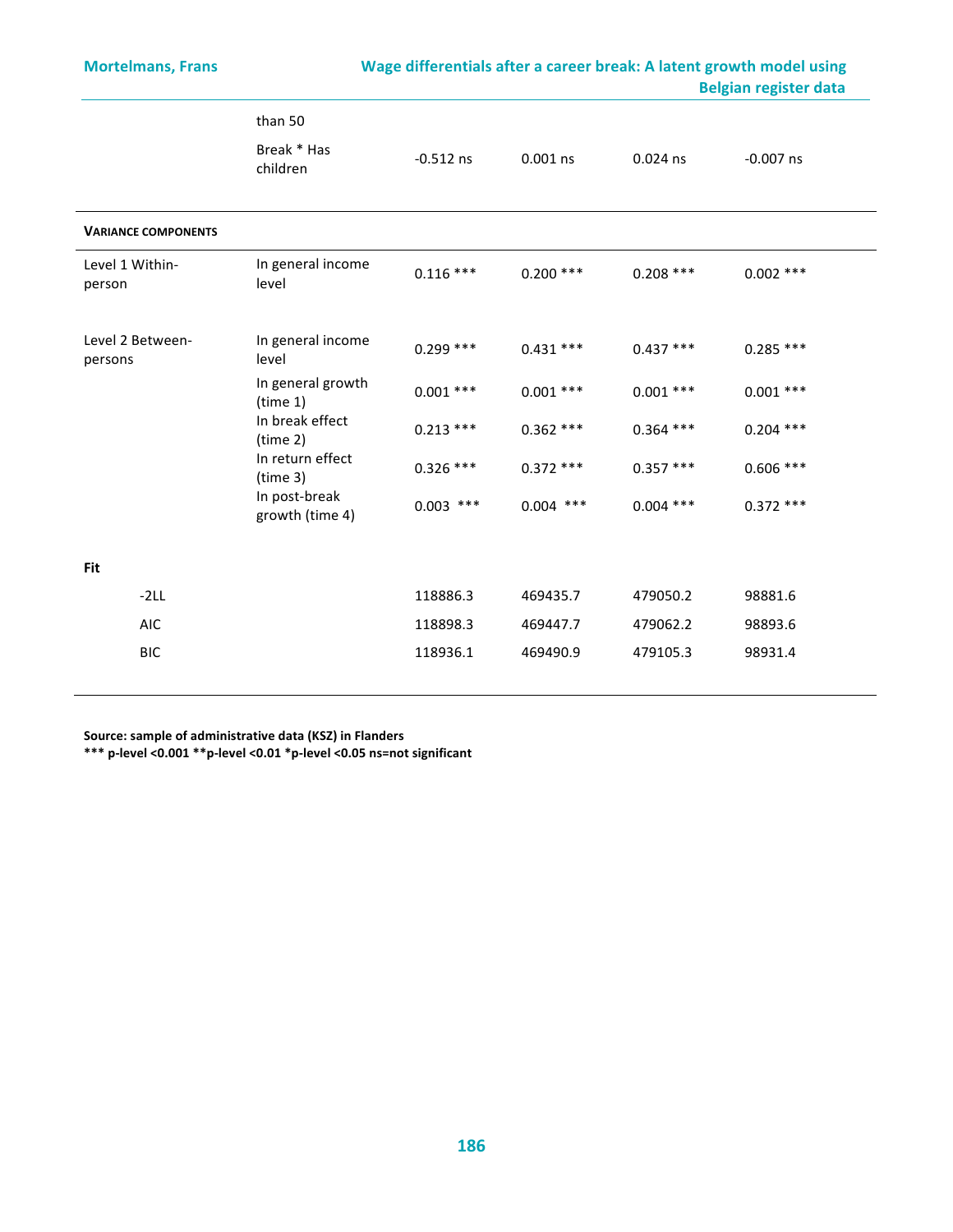Splitting our analyses according to the age-50 dummy (Model 7) did not reveal any differences in the overall effects and the main growth trajectory. Employees above and below 50 have a positive growth curve with a decline in income for those taking a career break. This effect is only significant for those aged 50 and older. A major difference, however, is apparent in the return effect (TIME3). While individuals below 50 follow the general path of increasing their income after they return to work (0.121), older employees do not experience an increase but a further decrease their income when returning. We assume that these older workers reduce their working hours after their break and therefore show no gain after returning to the workplace. A second result in which the age divide clearly plays a role can be found in the selection effect. The overall selection effect for employees below 50 is significant and negative, indicating that those with a lower income take career breaks more often. Above 50, this selection effect is only significant to the 0.05 level.

### **Discussion and conclusion**

When looking at income trajectories before and after a career break, we observed a clear effect of the break, resulting in a relatively lower income after the break compared to the situation before (H1). As human capital theory predicted, we saw a significant recovery effect in the years after the break (H2). There is a catch-up effect in relation to work experience and slowly the gap closes between the incomes of those who took a career break and their colleagues who did not.

The income differentials are much higher between men with and without a break than between women with and without a break. This is partly due to the initial income gap between men and women. Women lose less when taking a career break because their income is lower to begin with. However, when we controlled for the presence of children, we found that while women with a break showed significantly larger income growth after the break than women without a break, there were no significant differences in income growth between men, whether they took a break or not. In terms of income, men seem to be 'penalised' more for taking a career break than are women (H3). This could be due to the fact that men are stigmatised more for taking a break. As it is not common for men to do so, this may send a signal that they are less committed to their job, which then leads to lower wages (signalling theory).

According to statistical discrimination theory, the lower wage loss found for women could also be due to the fact that women are penalised by lower wages regardless of a career break because it is already anticipated that they will take a break. By controlling for a selection effect, this turned out to be the case, but even more so for men taking a break than for women. Men on lower incomes tend to take a career break more often than women on lower incomes. We observed a reversed 'double standard' working against men (Foschi, 2000). Evaluations and expectations differ for men and for women and taking a career break might be subject to different evaluative processes within the labour market. Although we do not possess data showing the influence of these implicit standards, research has already shown the presence of gendered evaluative processes (Beblo & Wolf, 2002; Foschi, 1996).

Women taking a career break had a significantly lower income than women without a break, after controlling for age and child-related covariates. The fact that the child-related variables did not have a significant effect on the income differentials of men was remarkable, which might suggest that men take career breaks for personal or work-related reasons. For women, we saw a reverse selection effect for mothers. Mothers tend to have a higher income before they take a break. We do not have data on educational levels in the Datawarehouse but we assume that this effect could be due to an educational gradient in the taking of career breaks among women.

Because the analysis concerns Belgian data, special attention was paid to the age limit of 50 years. Beyond this age, employees can take career breaks in a system that allows them to ease out of the labour force as they approach retirement. The use of this system is partly responsible for the low labour market participation of those over 50 in Belgium.

The interaction model indeed showed that the income trajectories, especially for men, are different for younger employees. After 50, the selection effect of taking a career break disappears, indicating that all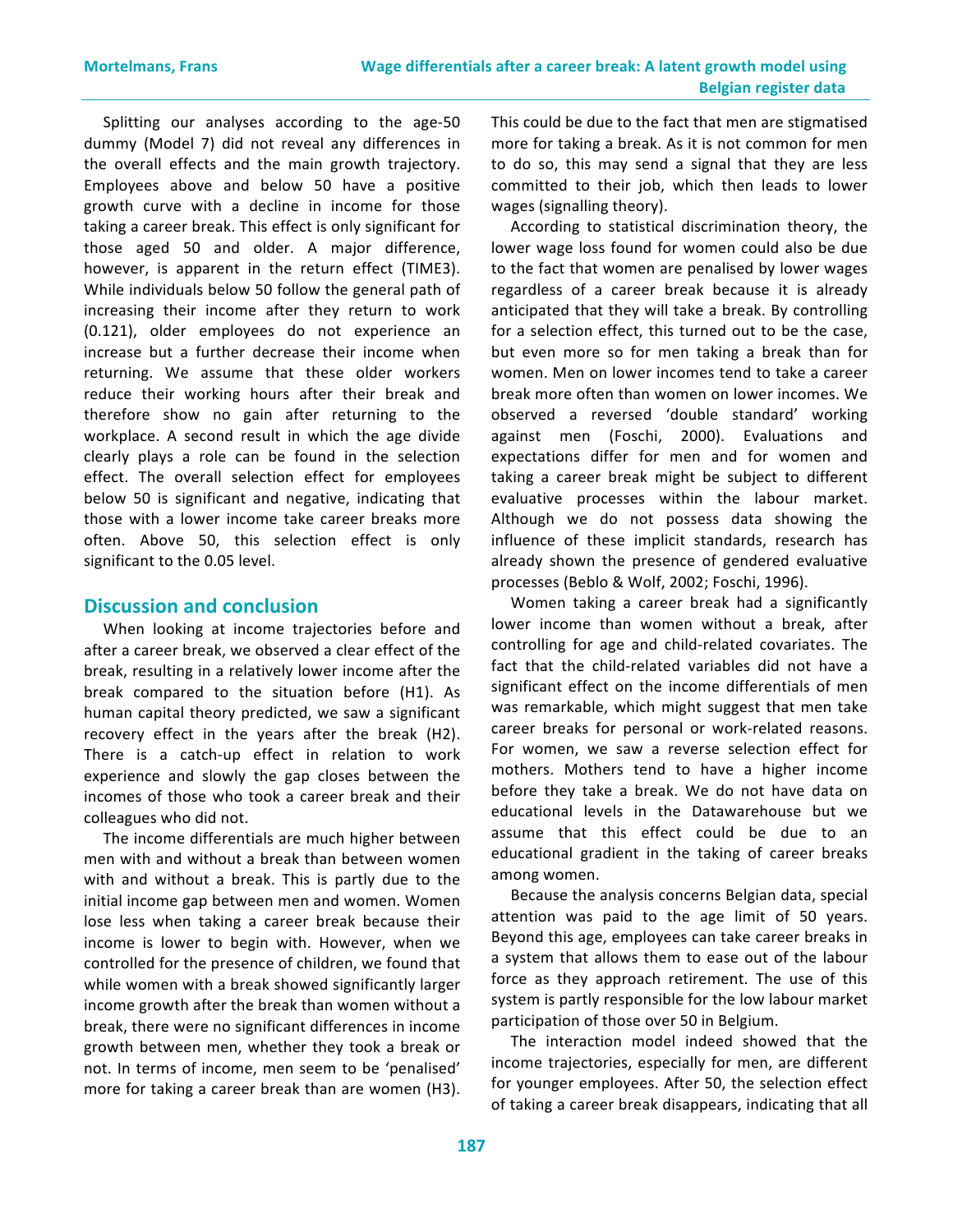men over 50 use the system in order to reduce their working hours at the end of their career. Below 50, less well paid men take career breaks. The gendered consequences are also more men-friendly after 50. While we still found negative consequences for men (and women) after 50, they were much more modest. Men who take a career break before 50 are particularly liable to experiencing negative consequences in terms of income trajectory, both during and after a career break (H4). Taking the specific Belgian context into account, it can be concluded that the results concerning employees over 50 were influenced more by the Belgian end-ofcareer measures when compared to other countries. These measures are unique to the country, such that we doubt the generalisability of the longitudinal income trajectories for people over 50. For the major part of the sample, the results were not different from those studies of other career break systems. This implies that the gendered outcome of taking a career break reveals the negative outcomes in terms of income for men compared to women.

Despite the huge dataset and the reliability of the income data, this study has several limitations that need to be taken into account. A first limitation concerns the income data used in this study. The registers provided us with quarterly income data, and while this income is a reflection of the hourly wage of the individuals in the sample, the aggregated data does not allow us to convert the income back into hourly data.

As a result, we could not account for actual changes in work hours in our models. The changes in income are a proxy for changes in work hours, as Belgian legislation requires employers to allow employees to return with their original contracts. Income trajectories therefore reflect changes in hours worked or changes in the workplace (which is also limited in the rigid Belgian work force) (Kovalenko & Mortelmans, 2014), although the models cannot account for the actual hourly wages behind the income trajectories.

A second limitation of the study was the absence of data on educational level. The registers do not include this characteristic of the individuals in question. Data on other more subjective work-related issues, such as career aspirations, were also not available. As a consequence, these kinds of analyses do have great statistical power but remain rather descriptive. Finally, a third limitation is related to this and concerns the possible presence of selection effects. It might be the case that specific groups of employees select themselves in the career break scheme. They could be individuals with a lower labour market commitment and less ambition for promotion. It might be the case that these personal characteristics are only partly represented by these workers' wages. We did include a selection effect in the models as a way to control for lower wages before the break, but this might not be the complete story. The income differences found were, nevertheless, significantly large, especially for men. Future research on the dynamics of these processes is required.

### **References**

- Albrecht, J. W., Edin, P. A., Sundstrom, M., & Vroman, S. B. (1999). Career interruptions and subsequent earnings: A reexamination using Swedish data. Journal of Human Resources, 34(2), 294-311. https://doi.org/10.2307/146347
- Arun, S. V., Arun, T. G., & Borooah, V. K. (2004). The effect of career breaks on the working lives of women. *Feminist Economics, 10*(1), 65-84. https://doi.org/10.1080/1354570042000198236
- Beblo, M., & Wolf, E. (2002). *Wage penalties for career interruptions: an empirical analysis for West Germany*. Retrieved from
- Becker, G. S. (1964). *Human Capital: A theoretical and Empirical Analysis, with Special Reference to Education*. New York: Columbia University Press. https://doi.org/10.1086/298075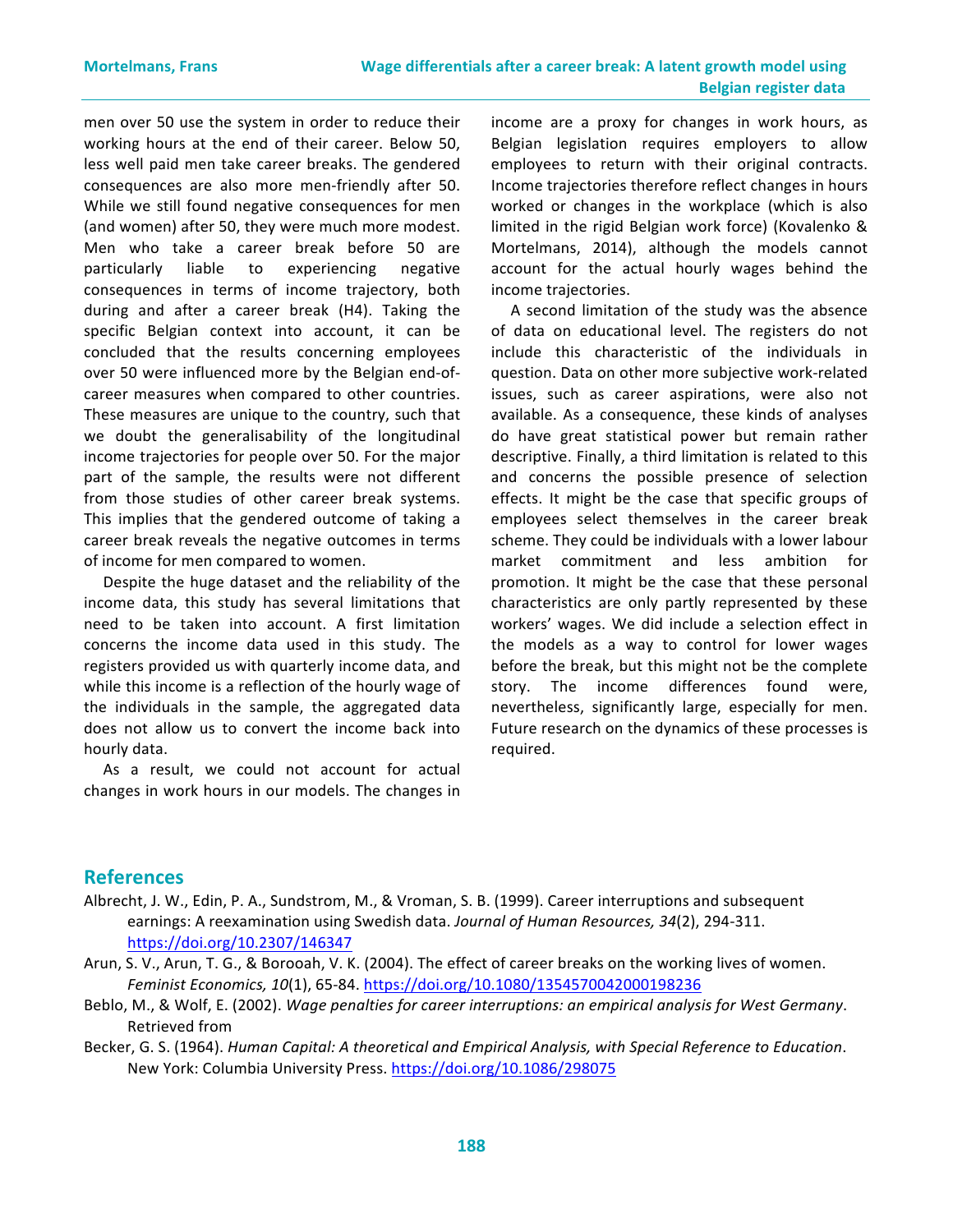- Becker, G. S. (1985). Human Capital, Effort, and the Sexual Division of Labor. *Journal of Labor Economics, 3*(1), S33-S58. https://doi.org/10.1086/298075
- Bünning, M. (2015). What Happens after the 'Daddy Months'? Fathers' Involvement in Paid Work, Childcare, and Housework after Taking Parental Leave in Germany. *European Sociological Review, 31(6), 738-748.* https://doi.org/10.1093/esr/jcv072
- Corcoran, M., & Duncan, G. J. (1979). Work history, labor force attachment, and earnings differences between the races and sexes. *Journal of Human Resources, 14*(1), 3-20. https://doi.org/10.2307/145535
- Corcoran, M., Duncan, G. J., & Ponza, M. (1983). A longitudinal analysis of white women's wages. *Journal of Human Resources, 18*(4), 497-520. https://doi.org/10.2307/145441
- Couch, K. A., & Placzek, D. W. (2010). Earnings Losses of Displaced Workers Revisited. American Economic *Review, 100*(1), 572-589. https://doi.org/10.1257/aer.100.1.572
- De Preter, H., Van Looy, D., & Mortelmans, D. (2014). Retirement Timing of Dual-Earner Couples in 11 European Countries? A Comparison of Cox and Shared Frailty Models. *Journal of family and economic issues, 36*(3), 396-407. https://doi.org/10.1007/s10834-014-9403-6
- Desmet, B., Glorieux, I., & Vandeweyer, J. (2007). Wie zijn de loopbaanonderbrekers? Socio-demografische kenmerken, motivaties en arbeidshouding van loopbaanonderbrekers. Brussel: VUB.
- Dex, S. (1999). Careers and motherhood: policies for compatibility. *Cambridge Journal of Economics, 23*(5), 641-659. https://doi.org/10.1093/cje/23.5.641
- Ekberg, J., Eriksson, R., & Friebel, G. (2013). Parental leave A policy evaluation of the Swedish "Daddy-Month" reform. Journal of Public Economics, 97, 131-143. https://doi.org/10.1016/j.jpubeco.2012.09.001
- Eurofound. (2004). *Living to work working to live: Tomorrow's work-life balance in Europe* (Vol. 8). Brussels: European Foundation for the Improvement of Living and Working Conditions,.
- Foschi, M. (1996). Double standards in the evaluation of men and women. *Social Psychology Quarterly, 59*(3), 237-254. https://doi.org/10.2307/2787021
- Foschi, M. (2000). Double standards for competence: Theory and research. Annual Review of Sociology, 26, 21-42. https://doi.org/10.1146/annurev.soc.26.1.21
- Gangl, M., & Ziefle, A. (2009). Motherhood, labor force behavior, and women's careers: an empirical assessment of the wage penalty for motherhood in Britain, Germany, and the United States. *Demography, 46*(2), 341-369. https://doi.org/10.1353/dem.0.0056
- Geisler, E., & Kreyenfeld, M. (2011). Against all odds: Fathers' use of parental leave in Germany. *Journal of European Social Policy, 21*(1), 88-99. https://doi.org/10.1177/0958928710385732
- Hyman, J. (2005). Getting on or getting by?: Employee flexibility and coping strategies for home and work. Work, *Employment & Society, 19*(4), 705-725. https://doi.org/10.1177/0950017005058055
- Jansen, M., Mortelmans, D., & Snoeckx, L. (2009). Repartnering and (Re)employment: Strategies to Cope With the Economic Consequences of Partnership Dissolution. Journal of Marriage and Family, 71(5), 1271-1293. https://doi.org/10.1111/j.1741-3737.2009.00668.x
- Kletzer, L. G., & Fairlie, R. W. (2003). The long-term costs of job displacement for young adult workers. *Industrial & labor relations review, 56*(4), 682-698. https://doi.org/10.1177/001979390305600408
- Kovalenko, M., & Mortelmans, D. (2014). Does career type matter? Outcomes in traditional and transitional career patterns. Journal of vocational behavior, 85(2), 238-249. https://doi.org/10.1016/j.jvb.2014.07.003
- Manning, A., & Petrongolo, B. (2008). The Part-Time Pay Penalty for Women in Britain\*. The Economic Journal, *118*(526), F28-F51. https://doi.org/10.1111/j.1468-0297.2007.02115.x
- Mincer, J., & Ofek, H. (1982). Interrupted Work Careers Depreciation and Restoration of Human-Capital. *Journal of Human Resources, 17*(1), 3-24. https://doi.org/10.2307/145520
- Nepomnyaschy, L., & Waldfogel, J. (2007). Paternity Leave and Fathers' Involvement with Their Young Children. *Community, Work & Family, 10*(4), 427-453. https://doi.org/10.1080/13668800701575077
- Pylkkanen, E., & Smith, N. (2004). The impact of family-friendly policies in Denmark and Sweden on mothers' career interruptions due to childbirth. *IZA Discussion Paper, 1050*, 1-36.